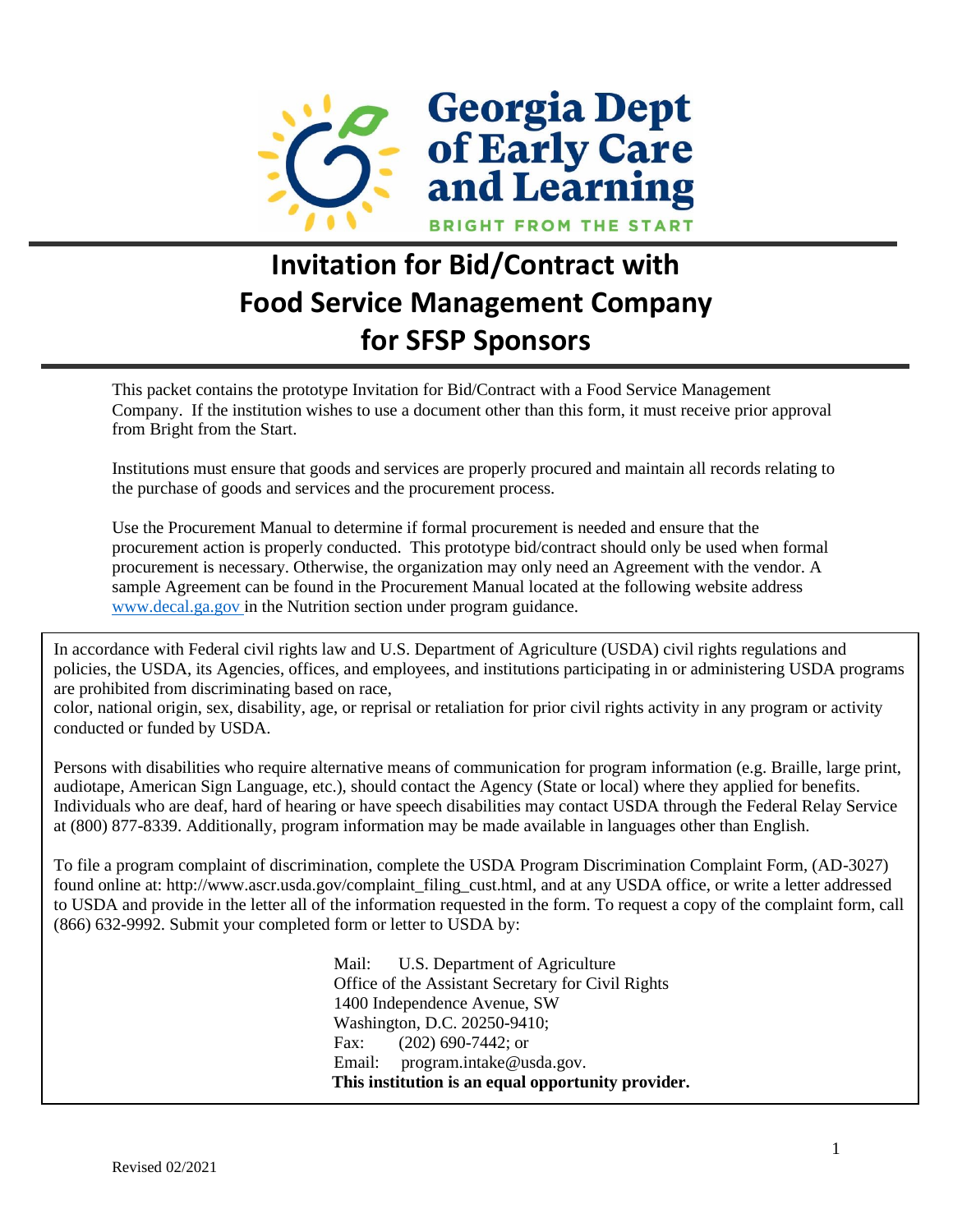#### **TABLE OF CONTENTS**

| <b>SECTION A</b>                                |      |
|-------------------------------------------------|------|
|                                                 |      |
| <b>SECTION B</b>                                |      |
|                                                 |      |
|                                                 |      |
|                                                 |      |
| <b>SECTION C</b>                                |      |
|                                                 |      |
|                                                 |      |
|                                                 |      |
|                                                 |      |
|                                                 |      |
| <b>SECTION D</b>                                |      |
|                                                 |      |
| <b>SECTION E</b>                                |      |
|                                                 |      |
|                                                 |      |
| <b>MANDATORY FORMS &amp; REQUIRED DOCUMENTS</b> |      |
| <b>FORMS</b>                                    |      |
|                                                 |      |
|                                                 |      |
|                                                 |      |
| <b>ATTACHMENT 1</b>                             |      |
|                                                 |      |
| <b>ATTACHMENT 2</b>                             |      |
|                                                 | . 28 |
| <b>ATTACHMENT 3</b>                             |      |
|                                                 |      |
| <b>ATTACHMENT 4</b>                             |      |
|                                                 |      |
| <b>ATTACHMENT 5</b>                             |      |
|                                                 |      |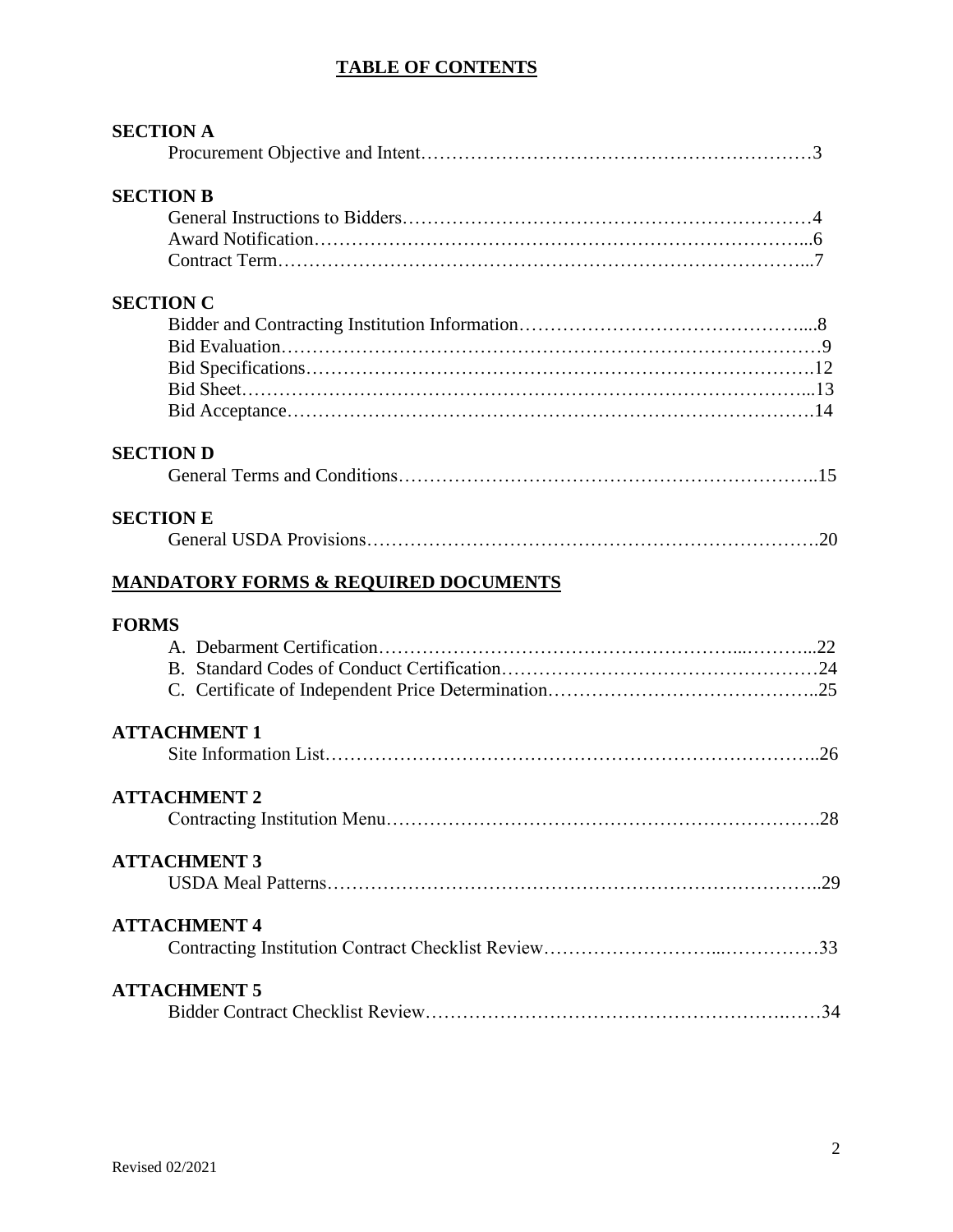#### **SECTION A Procurement Objective and Intent**

This document contains an invitation for food service management companies to bid for the furnishing of unitized meals to be served to participants in the Summer Food Service Program (SFSP) authorized by Section 13 of the National School Lunch Act, and operated under Part 225 of the United States Department of Agriculture (USDA) regulations. This document set forth the terms and conditions applicable to the proposed procurement. Upon acceptance it shall constitute the contract between the bidder and the contracting institution. The awarded bidder(s) must adhere to the specifications listed herein.

Sponsors and the Food Service Management Company in accordance to 7 CFR 225, 7 CFR 210.6, and 2 CFR Part 200.318-326 agree to examine carefully the specifications, delivery schedules, attachments, terms and conditions of this Invitation for Bid and therefore agree to operate in accordance with program regulations.

## **END OF SECTION A**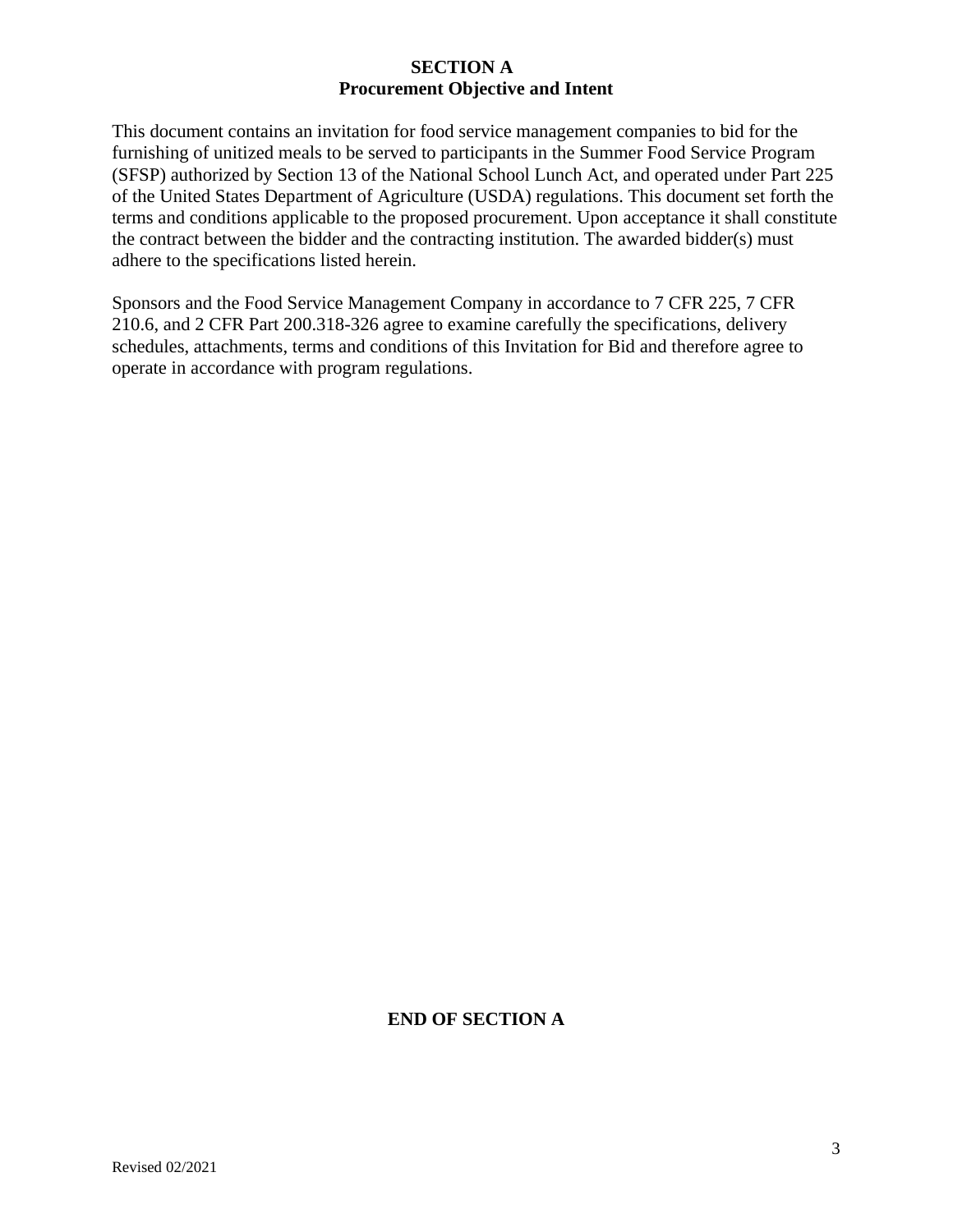#### **SECTION B General Instructions to Bidders**

#### **BID SUBMITTAL REQUIREMENTS**

- 1. Bids must be submitted in accordance to 7 Code of Federal Regulation (CFR) 225, 7 CFR 210.6, and 2 CFR Part 200.318-326. Bidders are expected to examine carefully the specifications, delivery schedules, attachments, terms and conditions of this Invitation for Bid. Failure to do so will be at the bidder's risk.
- 2. The bid must be securely sealed in a suitable envelope, addressed to the office issuing the Invitation for Bid and marked on the outside with the following information:
	- a) Company Name
	- b) Bidder's Name
	- c) Company Address
	- d) Bidder's Phone Number
	- e) Bid Issue Number
- 3. Bids must be submitted in **TRIPLICATE** with one copy marked "**ORIGINAL**" by the bid deadline date, time, and location as stated in Section C – Part B. The delivery date of the bid will be used to determine if the bid was submitted timely. Late bids will not be accepted. Bids submitted via facsimile and/or email will not be accepted.
- 4. If accepted, this invitation for bid (IFB) will become the contract, one copy of the contract will be forwarded to the successful bidder with the notice of award, and the remaining copies will remain at the contracting institution and the State Agency reviewing the bid.
- 5. There will be no changes in the specifications or general conditions that will cause a material change to the IFB. Prior to submission, the bidder must "cross-out" with a **SINGLE LINE** of any written mistakes and initial on all copies. Failure to do so may result in rejection of the bid.
- 6. All **SIGNATURES** must be made in **BLUE INK ONLY**.
- 7. **Bid Bond Requirements:** Bids shall include a bid bond amount of \_\_\_\_\_\_% **(\*contracting institution inserts percentage between 5%-10%)** of the bid price. Only those bonding and surety companies contained in the current Treasury Circular 570 may be used to obtain the required bonding. The Treasury Circular is published annually, for the information of Federal bond-approving officers and persons required to give bonds to the United States. All certificates of Authority expire June 30, and are renewable July 1, annually.
	- a. Bid bonds will be returned **(a)** to unsuccessful bidders as soon as practicable after the opening of the bids and **(b)** to the successful bidder upon execution of such further contractual documents and bonds as may be required by the bid as accepted.
- 8. **Performance Bond Requirements:** The successful bidder shall provide the sponsor with a performance bond in the amount of \_\_\_\_\_\_% **(\*contracting institution must insert amount 10%-25%)** of the contract price. The bond shall be executed by the contractor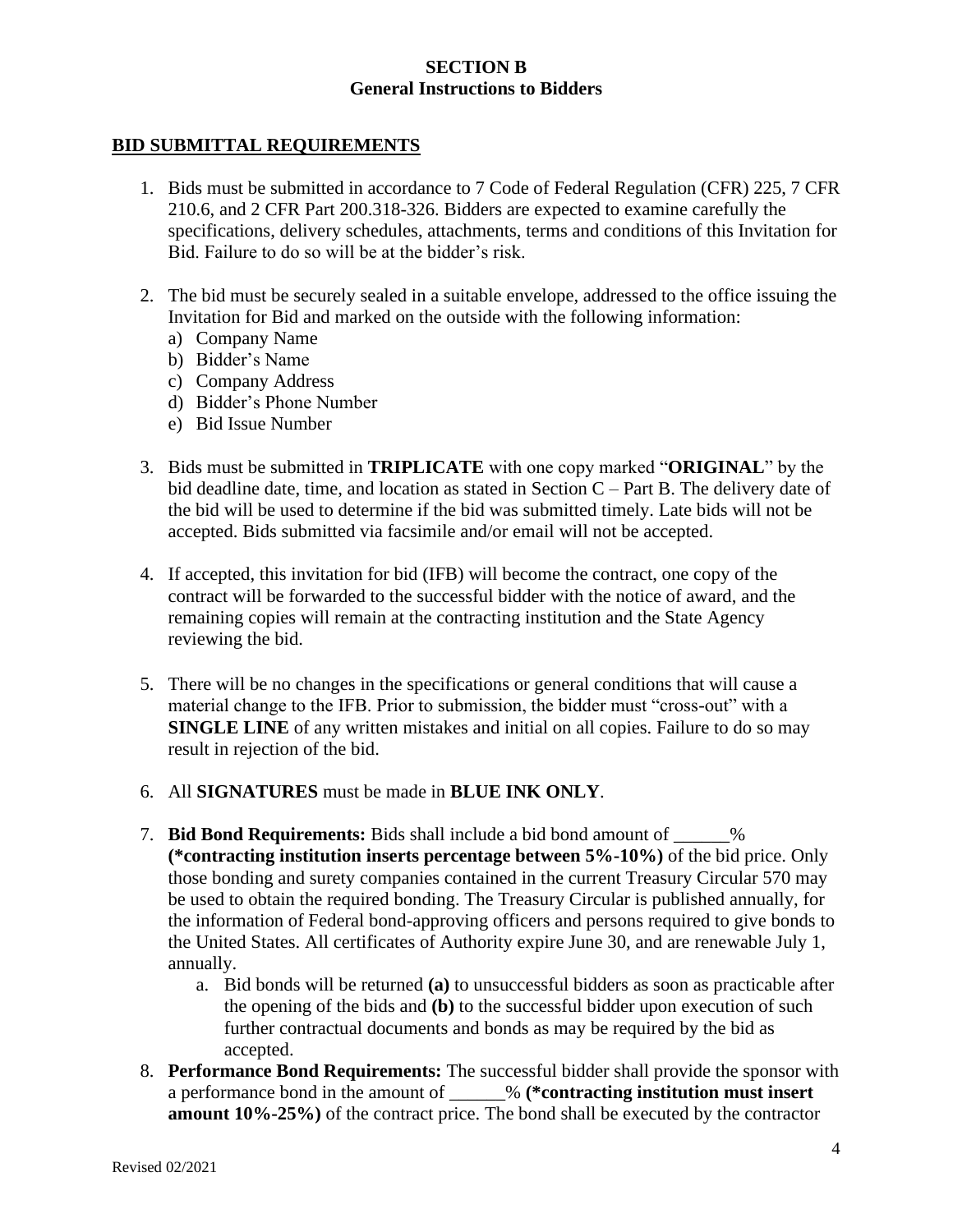and a licensed surety company listed in the current Department of Treasury Circular 570. Only those bonding and surety companies contained in the current Treasury Circular 570 may be used to obtain the required bonding. The Treasury Circular is published annually, for the information of Federal bond-approving officers and persons required to give bonds to the United States. All certificates of Authority expire June 30, and are renewable July 1, annually. The bond shall be furnished no later than ten (10) business days following the award of the contract.

- 9. **Explanation of Bidders**: Any explanation desired by a bidder regarding the meaning or interpretation of the invitation for bid specifications, etc. must be requested in writing before the bid closing date and with sufficient time allowed for a reply to reach all bidders before bid opening. Oral explanations or instructions given before contract award will not be binding. Any information given to a prospective bidder concerning an IFB will be furnished to all prospective bidders as an amendment of the IFB, if such information is necessary to bidders in submitting bids on the IFB, or if the lack of such information would be prejudicial to uniformed bidders.
- 10. **Acknowledgement of Amendments to IFBs**: The Contracting Institution must acknowledge receipt of an amendment to an IFB by a bidder signing and returning the
	- a. Amendment. Such acknowledgement must be received prior to the hour and date specified for bid opening.
- 11. **Bidders Having Interest in more than One Bid**: If more than one bid is submitted by any one person, by or in the name of a clerk, partner or other person, all such bids shall be rejected.
- 12. **Errors In Bids**: Bidders or their authorized representative are expected to fully inform themselves as to the conditions, requirements, and specifications before submitting bids; failure to do so will be at the bidders own risk and relief cannot be secured on the plea of error.
- 13. **Time for Receiving Bids**: Sealed bids shall be deposited at the Contracting Institution's address no later than the exact time and date indicated on the face of this IFB. Bids received prior to the time of opening will be securely kept, unopened.
- 14. **Bid Withdrawal:** Bidders wishing to withdraw a previously submitted bid must do so in writing prior to the bid opening date. The withdrawal should be addressed to the contact person listed in Section C – Part A of this IFB.
- 15. **License and Fees:** The bidder shall be responsible for obtaining all necessary licenses and pay all fees required by local, state, and federal governments. This shall include but not be limited to licenses required under the Georgia Revenue Code. Information on this license may be obtained from the county probate office.
- 16. **Insurance Requirements:** The FSMC shall carry product casualty and liability insurance (theft, storm, fire damage, general food safety and sanitation) on all food and supplies in the contractor's custody or control regardless of their location, in accordance with acceptable industry practices.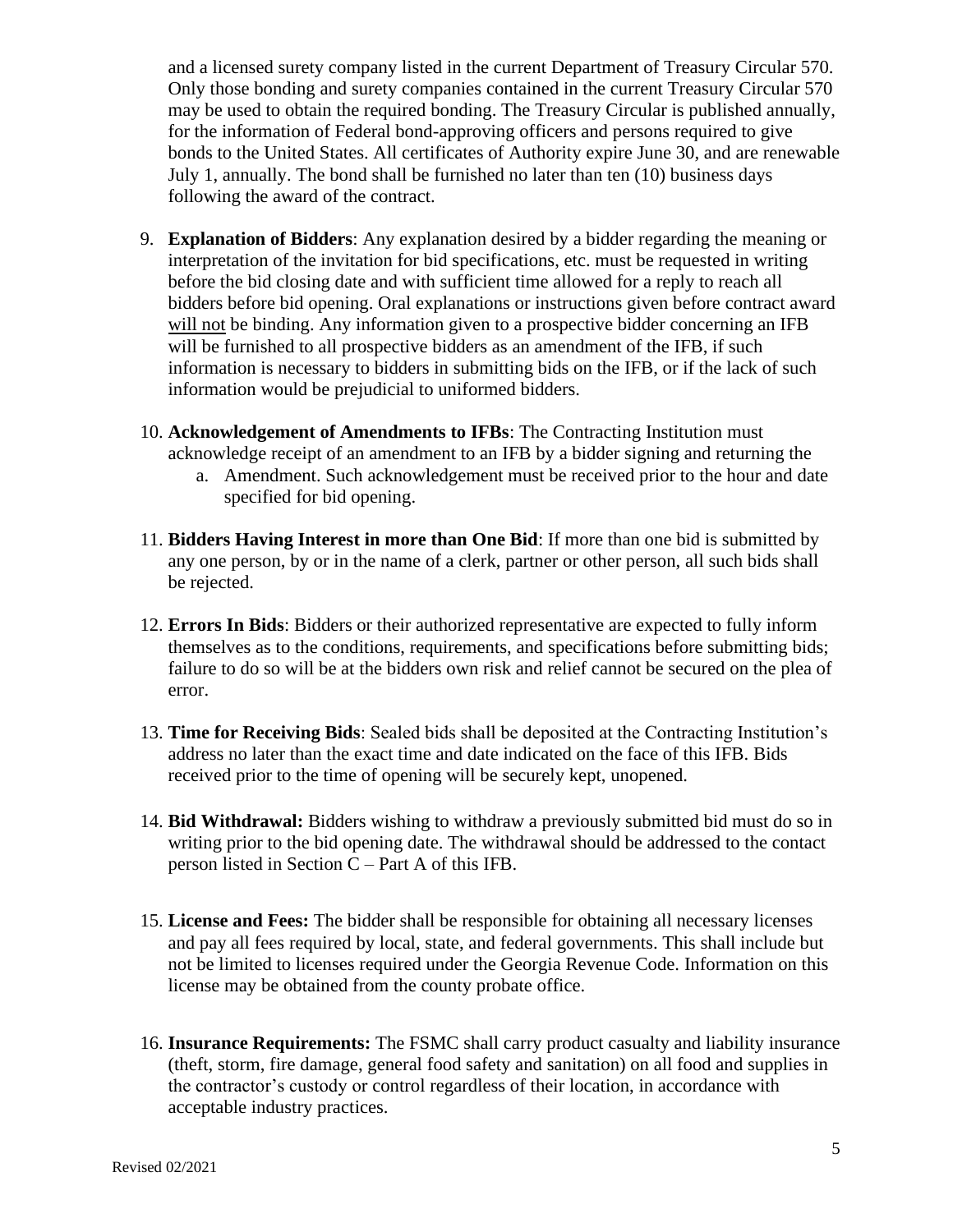- a. Bids shall be accompanied by a statement from the insurance carrier licensed to conduct business in the State of Georgia, indicating the carrier's agent has reviewed the bid and insurance requirements, and can satisfy all required coverage specifying the type of policy/coverage providing said coverage. The successful bidder shall provide proof of insurance to the sponsoring organization or agency no later than ten (10) working days after receiving the official letter of notification. Coverage shall not lapse during the period of the contract. Contract extension will require proof of insurance for the period of time service is extended according to the contract or amendments made to the contract. Each item below must be covered in writing on the certificate of insurance.
- 17. The policies must state "all risks," or "special causes of loss", or "broadest coverage available in the market place" and the dollar value limit.
- 18. There must be a 30-day cancellation or non-renewal notice rather than ten. This notice must be directed to the sponsoring organization or agency.
- 19. The certificate of insurance must remove the words "endeavor to" from the cancellation section to reflect a firm commitment toward issuing a written cancellation or non-renewal notice to the certificate holder.
- 20. The food and supplies used for meeting the terms of the food service contract must be covered using one of the following acceptable terms: marine, cargo, inventory, contents, stock, or warehouse legal liability.
- 21. The sponsoring organization or agency shall be provided an endorsed/executed copy of the insurance policies that cover the food and supplies.

## **AWARD NOTIFICATION**

- 22. The contract will be awarded to the responsible bidder whose bid conforms to the specifications of the IFB.
- 23. All non-responsive bids will be rejected.
- 24. The Contracting Institution reserves the right to reject any or all bids for sound business practices and to waive informalities and minor irregularities in bids received.
- 25. The Contracting Institution reserves the right to reject the bid of a bidder who previously failed to perform properly, or complete on time, contracts of a similar nature, or the bid of a bidder, whose investigation shows is not in a position to perform to contract.
- 26. The award of the contract will be made as indicated below:
	- i.  $\Box$ At Bid Opening
	- ii.  $\Box$  Upon the approval or ratification by officials of the contracting institution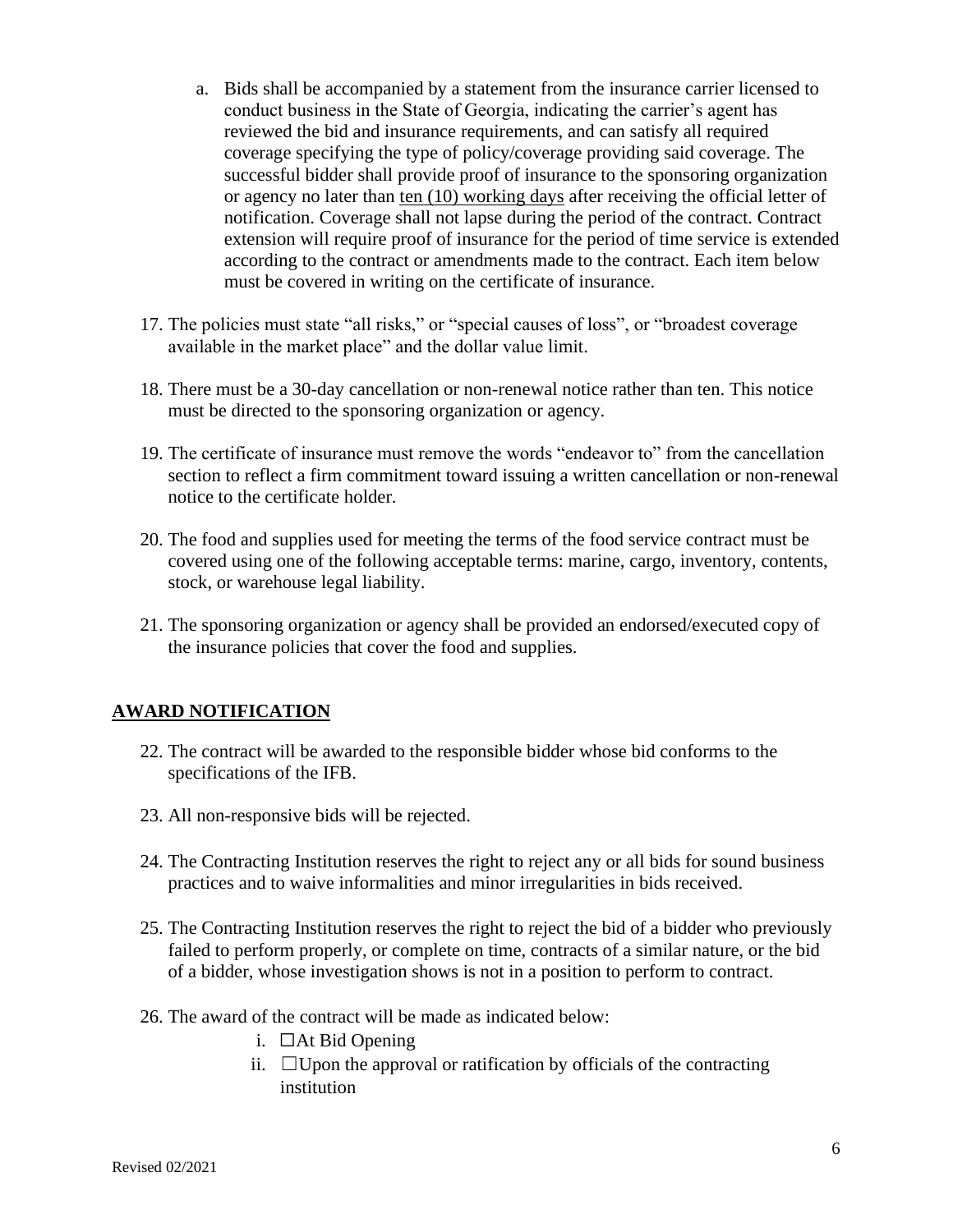#### **SECTION B Contract Term**

The FSMC agrees to delivery unitized meals **(inclusive / exclusive\* (contracting institution circles)** of milk and/or juice ordered to the locations as set out in Attachment 1 and must be subjected to the terms and conditions of this solicitation.

All unitized meals must meet or exceed USDA requirements.

The FSMC shall furnish unitized meals as ordered by the Contracting Institution during

**\_\_\_\_\_\_\_\_\_\_\_\_\_\_\_\_\_\_\_\_ TO \_\_\_\_\_\_\_\_\_\_\_\_\_\_\_\_\_\_\_\_**

**\*Date Begin \*Date End**

This contract may be renewed for \_\_\_\_\_\_\_\_\_\_\_\_\_\_\_\_\_\_ renewal periods (may not exceed 4 renewals and automatic renewals are prohibited).

Price Adjustments

 $\Box$  The prices submitted by this bid in response to this original solicitation will not change.

□Price adjustments for each renewal period will increase or decrease\*:

By no more than  $\%$  as agreed upon by both parties (increase or decrease) *\*Selecting this option must be confirmed in writing and based on either of the following factors, environmental, consumer price index (CPI) change, budget restrictions, etc.* 

 $\Box$ Cost of additional goods will be increased by no more than \_\_\_\_\_\_% of estimated value of the contract as agreed upon by both parties.

*\*Selecting this option must be confirmed in writing and based on new food purchases needed on an ongoing basis.* 

*\*Recommended increase in additional cost of goods should not exceed 10% of estimated value of the contract.* 

*\*If the additional cost of goods exceeds the above specified limit, separate applicable procurement procedure must be conducted.* 

#### **\*Contracting Institution must insert the information as areas noted.**

## **END OF SECTION B**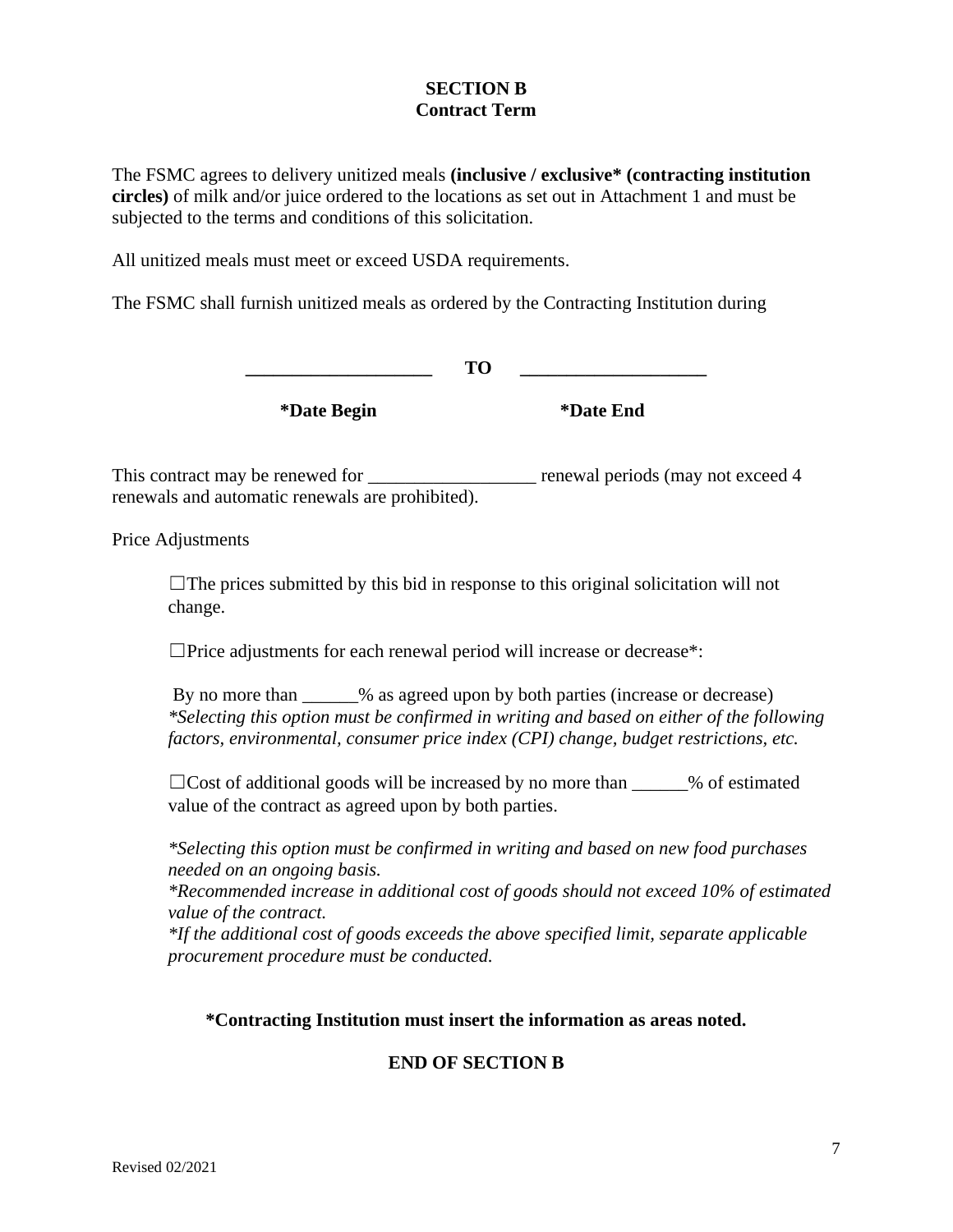#### **SECTION C Bidder and Contracting Institution Information**

## **A. Contracting Institution Information**

| Organization's Name   |      | Contact Person/Title |              | <b>Phone Number</b> |
|-----------------------|------|----------------------|--------------|---------------------|
|                       |      |                      |              |                     |
| <b>Street Address</b> | City |                      | <i>State</i> | Zip Code            |
|                       |      |                      |              |                     |

#### **B. Bid Submission & Opening**

| <b>Bid Submission Deadline</b> | Deadline Time Bid Issue Number | <b>Bid Opening Date</b> | <b>Bid Opening Time</b> |
|--------------------------------|--------------------------------|-------------------------|-------------------------|
| Date                           |                                |                         |                         |
|                                |                                |                         |                         |
|                                |                                |                         |                         |
|                                |                                |                         |                         |
| <b>Street Address</b>          | City                           | State                   | Zip Code                |
|                                |                                |                         |                         |
|                                |                                |                         |                         |

# **Part C to be completed by Bidder only**

## **C. Bidder Information**

| <b>Organization's Name</b> | <b>Contact Person</b>       | <b>Phone Number</b> |                 |
|----------------------------|-----------------------------|---------------------|-----------------|
| <b>Street Address</b>      | <b>City</b>                 | <b>State</b>        | <b>Zip Code</b> |
| <b>Signature (In Ink)</b>  | <b>Name (Print or Type)</b> | <b>Title</b>        | <b>Date</b>     |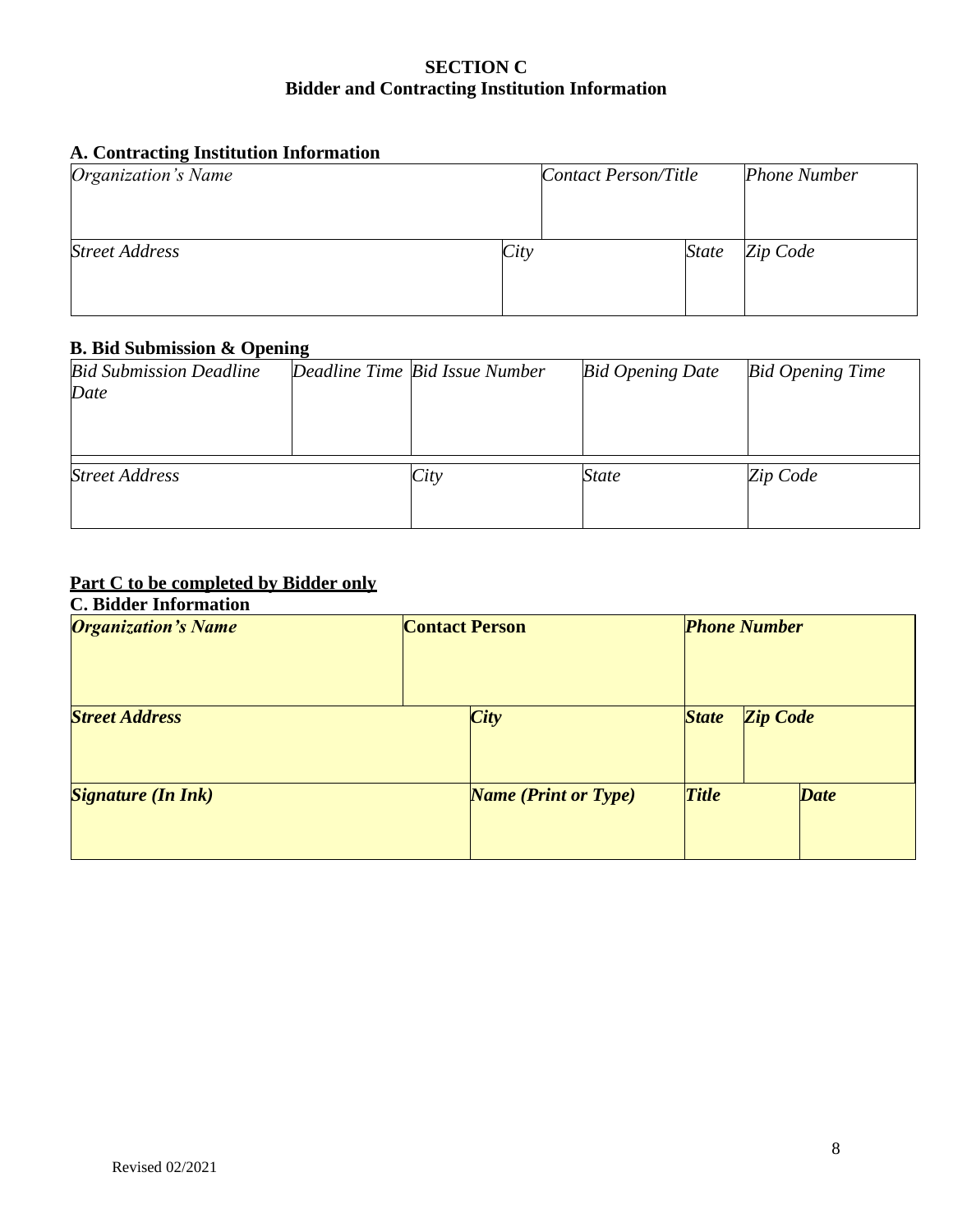# **SECTION C Bid Evaluation**

Bidders are asked to submit prices in accordance with Schedule(s) D for meals **with / without milk\*** meeting the contract specifications set forth in Schedule C and to be delivered to all the sites stated in Schedule A: Site Information List. Please note that bidders must complete a Schedule D for each meal type (breakfast, lunch, supplement, etc.) covered by the IFB.

\*Sponsor must indicate whether or not milk and/or juice should be included in the meals/supplements.

#### **Evaluation of bids will be performed as follows:**

- A. Determine the grand total bid for each bidder by totaling the bids for each meal type from Section C – Bid Sheet. Bidder's calculations will be checked prior to totaling.
- B. Pricing shall be on the menus described in Attachment 2. All bidders must submit bids on the same menu cycle provided by the Sponsor. Deviation from this menu cycle shall be permitted only upon authorization of the Sponsor. Bid price must include the price of food components (including milk, and/or juice, if part of the unitized meal), packaging, transportation and all other related costs (e.g. condiments, utensils, etc.)
- C. The unit prices of each meal type which the bidder agrees to furnish must be written in ink or typed in the blank space provided and must include proper packaging as required in the specifications and delivery cost to the designated sites. Unit prices shall include taxes, but any charges or taxes which are required to be paid under future laws must be paid by the bidder at no additional charge to the Sponsor.
- D. Average Daily Number of Meals are estimated: They are best known estimates for requirements during the operating period. The sponsor reserves the right to order more or less meals than estimated at the beginning of the operating period. The FSMC will be paid at the 100% unit cost rate during the payment period specified. (The Sponsor should indicate in Method of Payment – Section D – whether the payment period is to be weekly, bi-monthly, or monthly.). Sponsor does not guarantee orders for quantities shown. The maximum number of meals will be determined based on the approved level of meal service designated by the administering office for each site serving meals provided by the contractor. However, if average meals delivered per day by type over the contract period fall below 90% of the applicable average daily estimate, adjustments will be made to the per unit price in accordance with Schedule D.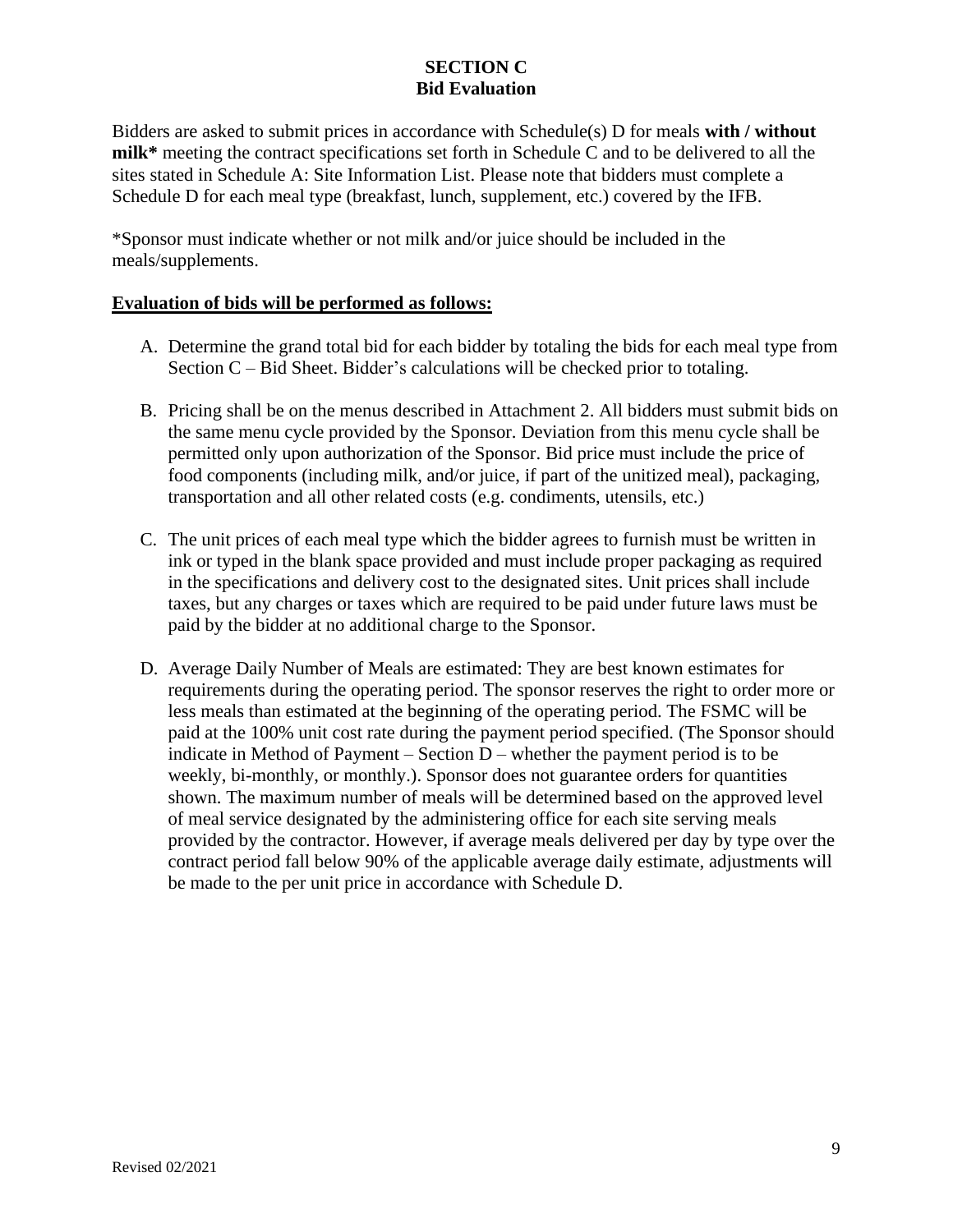## **SECTION C Bid Evaluation (PART II)**

Bidders will be evaluated on the following factors. The Contracting Institution will indicate what additional information for each letter, will be used in the evaluation process. Bidders that do not meet the criteria below may be rejected as non-responsive and will not be considered for award.

## **A. FINANCIAL CAPABILITY**

Financial capability to perform a contract of the scope required by attesting that the bidder is not debarred or suspended (See Mandatory Form A) and by:

 $\Box$  Providing a financial statement or audit that demonstrates financial viability

 $\Box$  Providing a notarized statement affirming that the bidder has not filed bankruptcy in the last 5-10 years.

# **B. ADEQUACY OF FACILITIES**

Adequacy of facilities for food and vendors of bulk cooked food items, with approved license certifications that all facilities meet all applicable State and local health, safety, and sanitation standards by submitting the health and safety permit for facilities/warehouses where products originate.

## **C. PERFORMANCE**

I. Previous experience of the bidder in performing actions similar in nature and scope by:

Submitting \_\_\_\_\_\_\_\_\_\_ references **(\*contracting institution inserts number no less than 2)** from previous/current customers. Please provide on a separate page of contact names, address, and contract information.

II. Confirming transportation capability by agreeing to deliver to sites listed (per Schedule A – Site information list). Contracting institution may require supplier to document sanitation and proper packaging and/or documenting temperature control during transport.

## *Bidders that do not satisfactorily meet the above criteria may be rejected as non-responsive and not be considered for award.*

**Meal Orders:** Sponsors will order meals on \_\_\_\_\_\_\_\_\_\_\_\_\_\_\_\***(contracting institution inserts day of the week)** of the week preceding the week of delivery; orders will be placed for the total number of operating days in the succeeding week, and will include the breakdown totals for each site and each type of meal.

The sponsor reserves the right to increase or decrease the number of meals ordered on a \*\_\_\_\_\_\_\_ hour notice **(contracting institution inserts number greater than 8**), or less if mutually agreed upon between the parties to this contract.

**Meal-Cycle Change Procedure:** Meals will be delivered in accordance with the menu cycle which appears in Schedule A. Menu changes may be made only when agreed upon both parties. When an emergency situation exists which might prevent the FSMC from delivering a specified meal component, the Sponsor shall be notified immediately so substitutions can be agreed upon.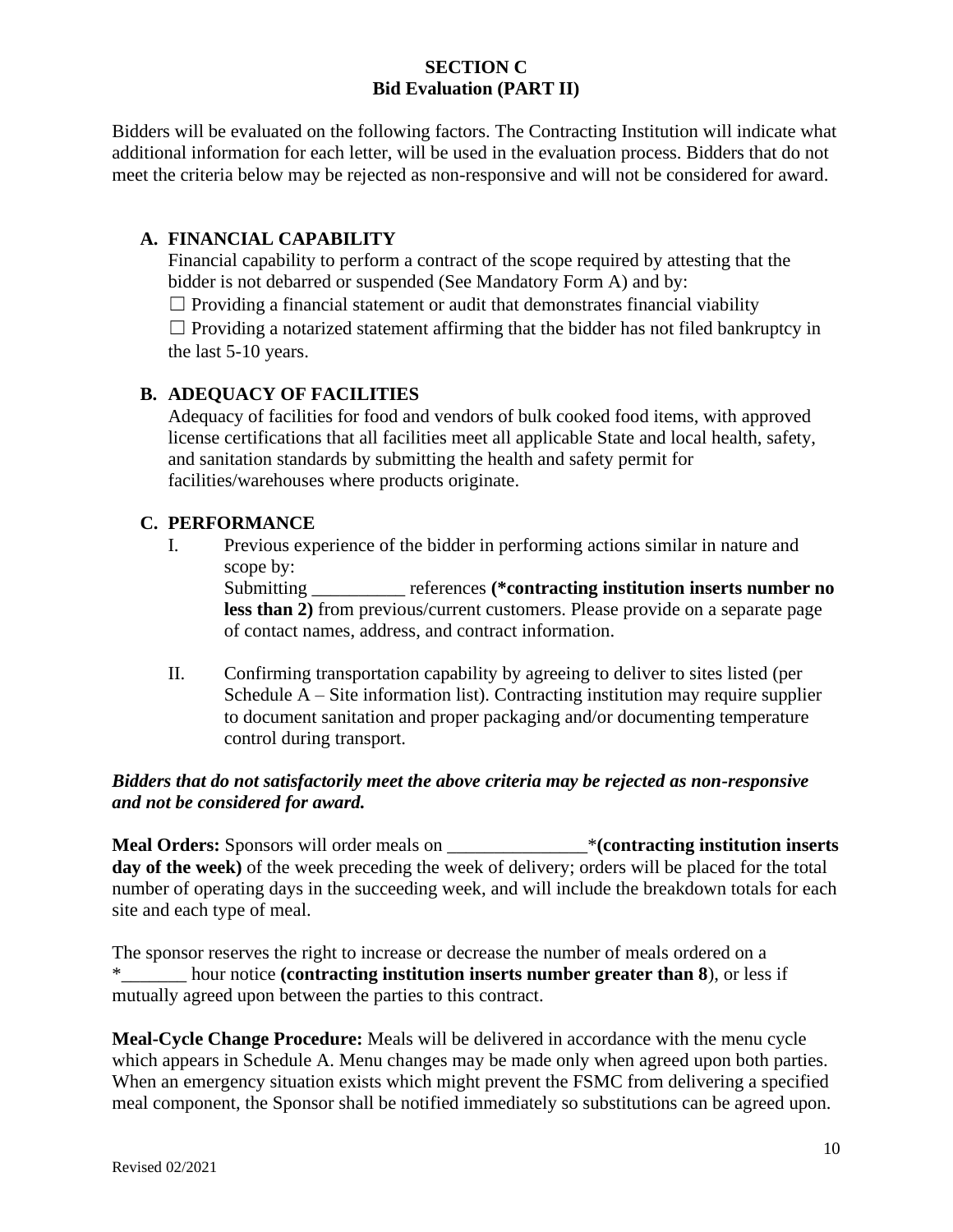The Sponsor reserves the right to suggest menu changes within the vendor's suggested food cost, periodically throughout the contract period.

**Non-compliance:** The sponsor reserves the right to inspect and determine the quality of food delivered and reject any meals which do not comply with the requirements and specifications of the contract. The FSMC will not be paid for unauthorized menu changes, incomplete meals, meals not delivered within the specified delivery time period, and meals rejected because they do not comply with the specifications. The Sponsor reserves the right to obtain meals from other sources, if meals are rejected due to any of the stated reasons. The FSMC will be responsible for any excess cost, but will receive no adjustment in the event the meals are procured at lesser cost. The Sponsor or inspecting agency shall notify the FSMC in writing at to the number of meals rejected and the reasons for rejection.

The SFSP regulations provide that statistical sampling methods may be used to disallow payment for meals which are not served in compliance with Program regulations. In the event that disallowances are made on the basis of statistical sampling, the Sponsor and the administering agency must agree to the number of meals disallowed, the reasons for disallowance, and the methodology of the statistical sampling procedures employed.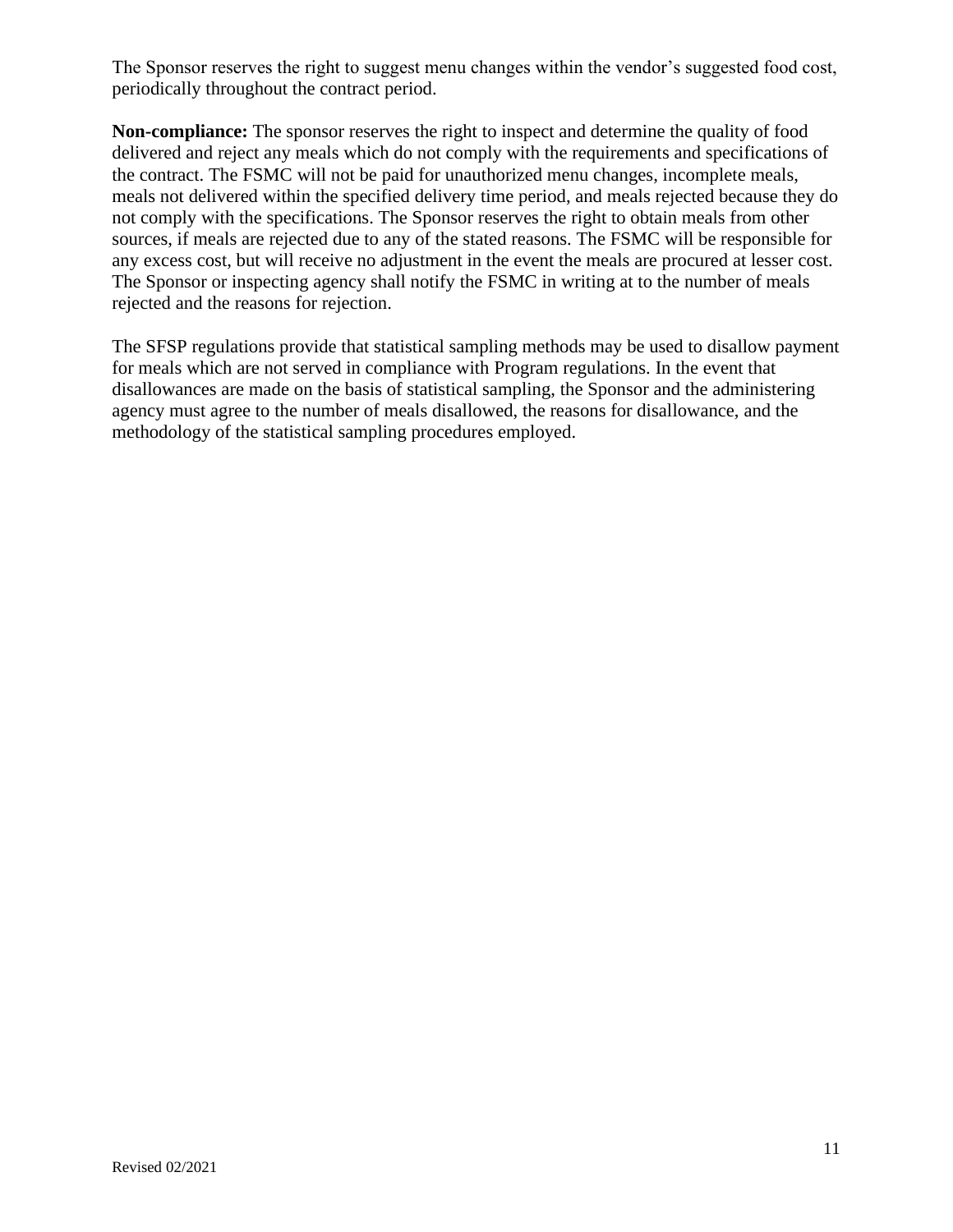# **SECTION C Bid Specifications**

## **Packaging:**

- I. Hot meal unit Package suitable for maintaining hot meals in accordance with local health standards. Container and overlay should have an air-tight closure, be free of non-toxic material, and be capable of withstanding temperatures of 400 degrees  $F^{\circ}$  (204 degrees  $C^{\circ}$ ) or higher.
- II. Cold meal unit (or unnecessary to heat) container and overlay to be plastic or paper and non-toxic.
- III. Milk Cartons Each carton to be labeled. Label to include:
	- Processor's name and address (plant)
	- Item identity, meal type
	- Date of production
	- Ouantity of individual units per carton

Meals shall be delivered with appropriate nonfood items: condiments, straws for milk, napkins, single service ware, etc. Sponsor shall insert the types of nonfood items that are necessary for the meals to be eaten: Non-essential items must be excluded.

#### **Food Preparation**

Meals shall be prepared in accordance with State and local health standards

#### **Food Specifications**

Bids are to be submitted on the menu cycle included in Attachment 2; and portions shall, as a minimum, be the quantities specified by USDA for each component of each meal, as included in Attachment 3 of this contract.

All meals in the menu cycle must meet the food specifications and quality standards. All meat and meat products, shall have been slaughtered, processed and manufactured in plants inspected under USDA approved inspection program and bear the appropriate seal. All meat and meat products must be sound, sanitary, and free of objectionable odors or signs of deterioration on delivery.

Milk and milk products are defined as "…pasteurized fluid types of flavored or unflavored whole milk, low-fat milk, skim milk, or cultured buttermilk which meet State and local standards for such milk…All milk should contain vitamins A and D at the levels specified by the Food and Drug Administration and be consistent with State and local standards for such milk." Milk delivered hereunder shall conform to these specifications. Special meal requirements to meet ethnic or religious need may not be specified, unless necessary to meet the needs of participants served.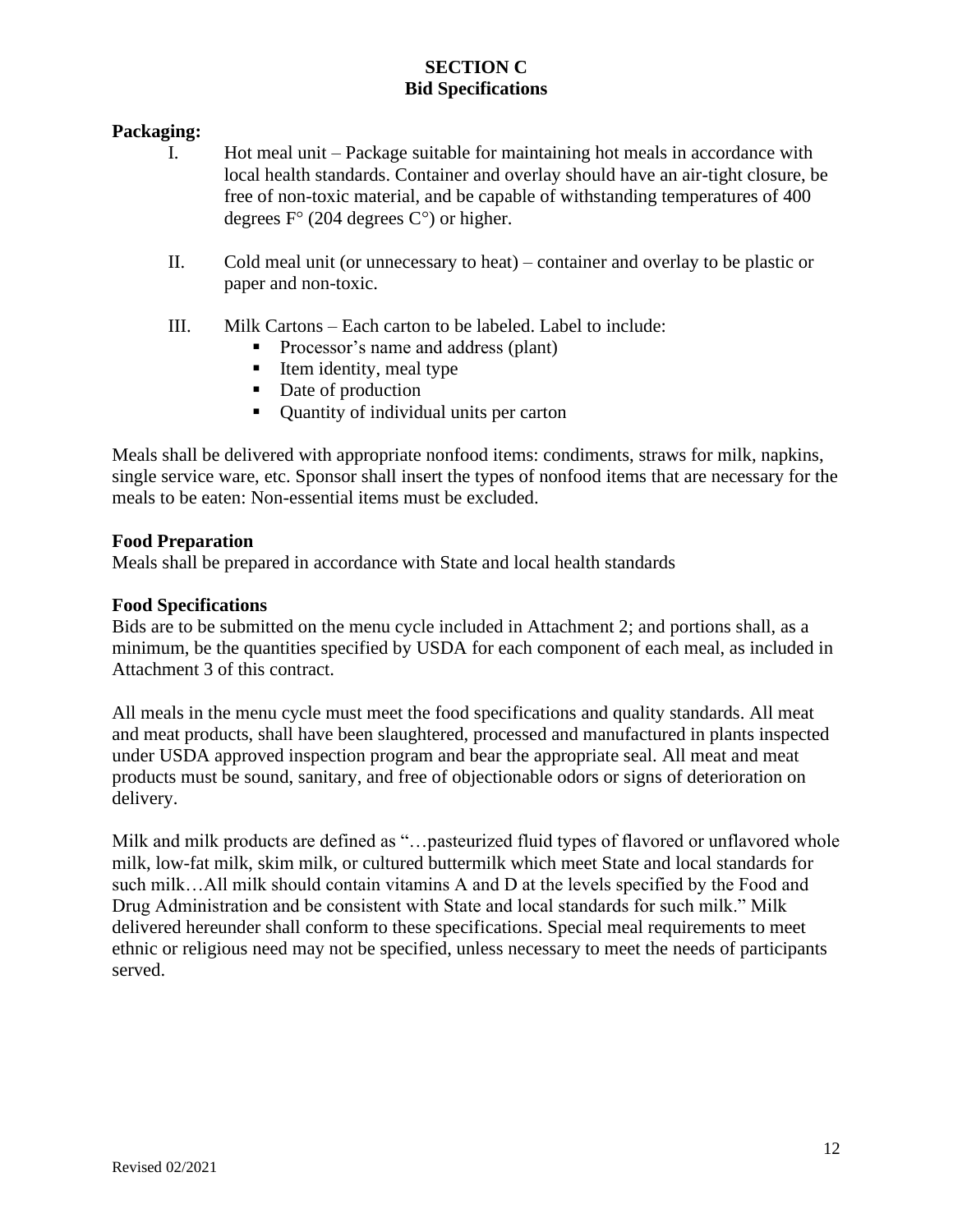#### **SECTION C Bid Sheet/Unit Price Schedule**

| (a) Meal Type        | (b) Average daily<br>number meals<br>needed <sup>1</sup> | (c) Total Number of<br>$\mathrm{Meals}^2$ | (d) Unit $Cost3$ | (e) Total |
|----------------------|----------------------------------------------------------|-------------------------------------------|------------------|-----------|
| <b>Breakfast</b>     |                                                          |                                           | \$               | \$        |
| <b>AM Supplement</b> |                                                          |                                           | \$               | \$        |
| Lunch                |                                                          |                                           | \$               | \$        |
| <b>PM Supplement</b> |                                                          |                                           | \$               | \$        |
| <b>Supper</b>        |                                                          |                                           | \$               | \$        |
|                      |                                                          |                                           |                  |           |
| <b>Total</b>         |                                                          |                                           | \$               | \$        |

#### **Price Adjustments**

If the average daily meals billed is less than the average daily meals needed (per item (b) above) a one-time adjustment to the unit price will be made as follows:

EXAMPLE: If the average daily meals billed – by the "average daily meals needed" (item b above) =  $.82$  or 82%, multiply the "unit cost" (item d above) by 1.05.

The contractor will invoice the sponsor at 100% unit cost indicated above bi-weekly. To determine if an additional cost per meal is due, the vendor must complete the following calculation. Divide the total number of meals billed by type (lunch, breakfast, or supplement) for the total length of the program by the total number of days the program was operated. Any additional charges resulting from this higher "adjustment" will be reflected in the final statement from the vendor.

Note: The unit cost per meal may not exceed the maximum operational reimbursement for each meal type as stated in Part 7 CFR 225 of the federal regulations.

- 1. Obtained from columns (3) and (6), Schedule A, by dividing total meals for each specific meal type by the greatest number of days operated by a site in column (3).
- 2. Obtained from Schedule A by totaling Column (6) for each specific meal type.
- 3. Unit cost specified is that cost based on 100% Average Meals Needed Per Day.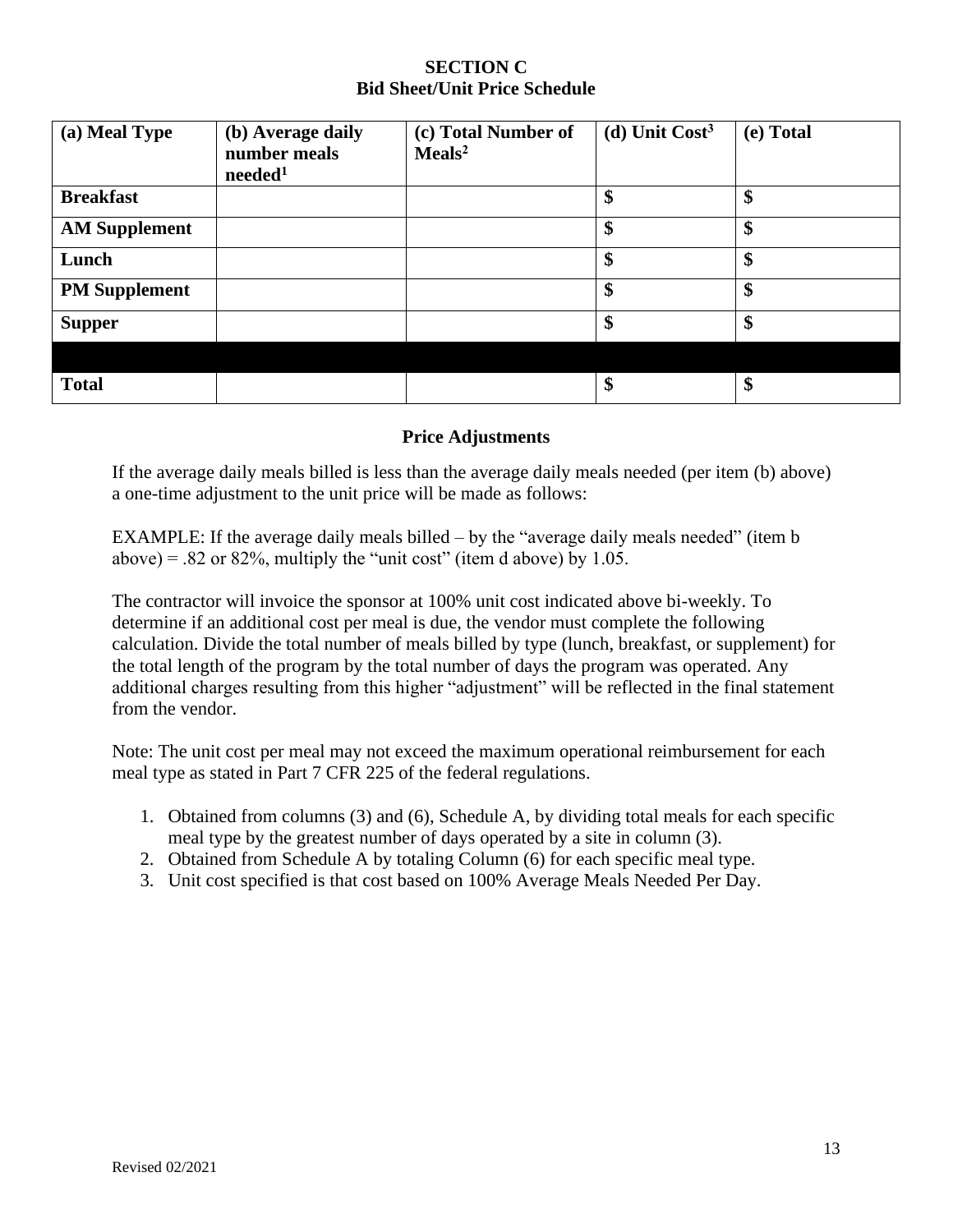# **SECTION C Bid Acceptance**

- A. By submission of this offer, the offeror certifies and in case of a joint offer, each party thereto certifies as to its own organization, that in connection with this procurement:
	- 1. The prices in this offer have been arrived at independently, without consultation, communication or agreement, as to any matter relating to such prices with any other offeror or with any competitor;
	- 2. Unless otherwise required by law, the prices which have been quoted in this offer have not been knowingly disclosed by the offeror and will not be knowingly be disclosed by the offeror prior to opening the case of an advertised procurement, or prior to award in the case of a negotiated procurement, directly or indirectly to any other offeror or to any competitor;
	- 3. No attempt has been made or will be made by the offeror to induce any person or firm to submit or not to submit, an offer for the purpose of restricting competition.
- B. Each person signing this offer certifies that:
	- 1. He or she is the person in the offeror's organization responsible within that organization for the decision as to the prices being offered herein and that he or she has not participated, and will not participate, in any action contrary to (A)(1) through  $(A)(3)$  above; or
	- 2. He or she is not the person in the offeror's organization responsible within that organization for the decision as to the prices being offered herein, but that he or she has been authorized in writing to act as agent for the persons responsible for such decision in certifying that such persons have not participated and will not participate, in any action contrary to  $(A)(1)$  through  $(A)(3)$  above, and as their agent does hereby so certify; and he or she has not participated, and will not participate, in any action contrary to  $(A)(1)$  through  $(A)(3)$  above.

| Signature of Vendors Authorized<br>Representative | Title | Date |
|---------------------------------------------------|-------|------|
|                                                   |       |      |

In accepting this offer, the sponsor certifies that the sponsor's officers, employees, or agents have not taken any action which may have jeopardized the independence of the offer referred to above.

| Signature of Authorized Sponsor |  |
|---------------------------------|--|
| Representative                  |  |

**(Accepting a bidder's offer does not constitute acceptance of the contract.)**

# **END OF SECTION C**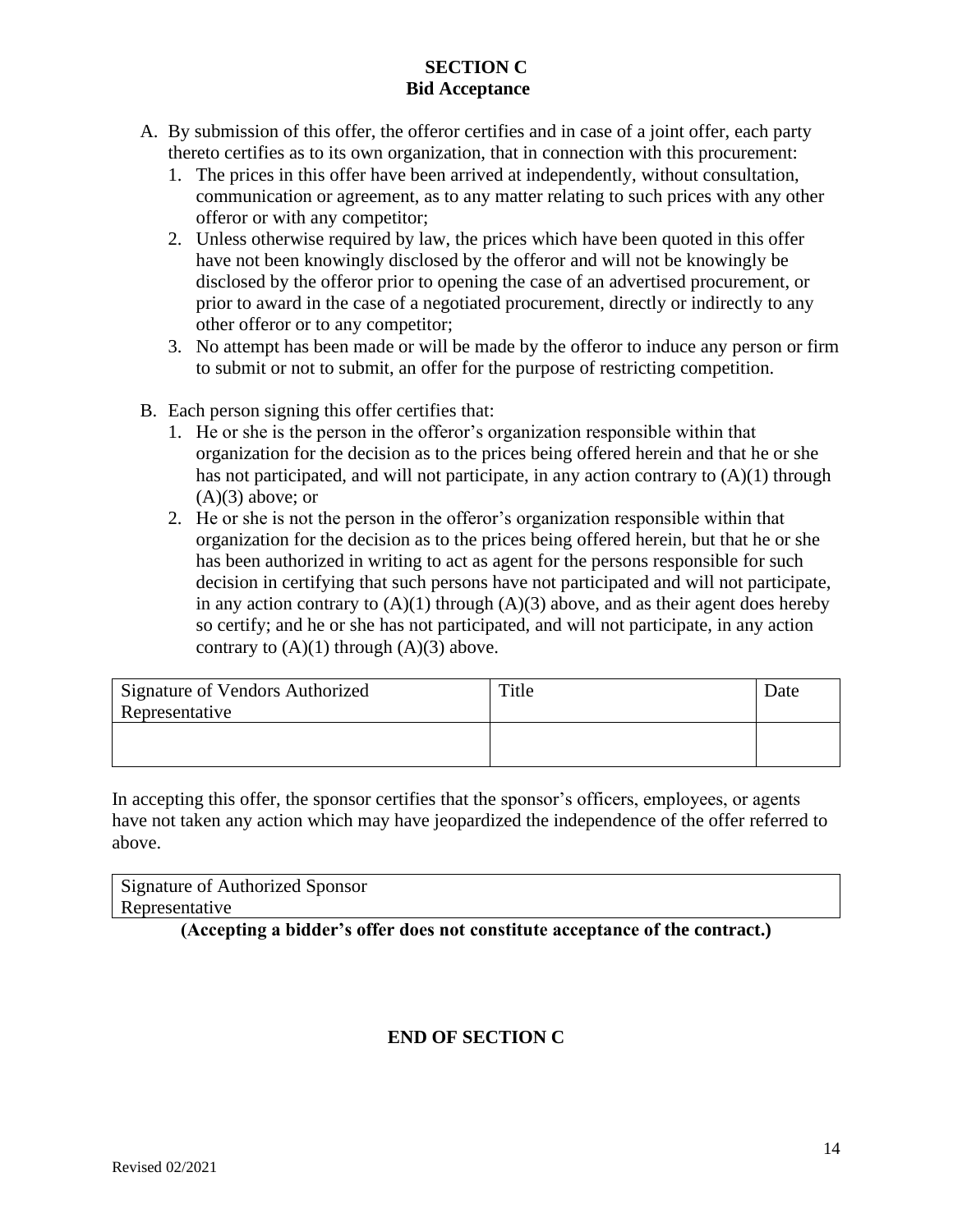#### **SECTION D General Terms and Conditions**

#### **DELIVERY REQUIREMENTS**

Delivery will be made by the contractor to each site in accordance with the order from the Sponsor.

- A. Meals are to be delivered according to the meal cycle found in Schedule A, unloaded, and placed in the designated location by the contractor's personnel at each of the sites and times listed in Schedule A.
- B. The contractor shall be responsible for delivery of all meals and/or daily products at the specified time. Adequate refrigeration or heating shall be provided during delivery of all food to insure the wholesomeness of food at delivery in accordance with State or local health codes.
- C. The Sponsor reserves the right to add or delete food service sites by amendment of the initial list of approved sites in Schedule A, and make changes in the approved level for the maximum number of meals which may be served under the Program at each site (established under Section 225.2(d)(2) of the SFSP regulations). The Sponsor shall notify the contractor by providing an amendment to Schedule A, of all sites which are approved, cancelled, or terminated subsequent to acceptance of this contract, and of any changes in the approved level of meal service for a site. Such amendments shall be provided within \*\_\_\_\_\_\_\_\_\_ hours or less (\*contracting institution inserts amount more than 8 hours).

## **SUPERVISION AND INSPECTION**

The contractor shall provide management supervision at all times and maintain constant quality control inspections to check for portion size, appearance and packaging, in addition to the quality of the products.

## **RECORDKEEPING**

Delivery tickets must be prepared by the contractor at a minimum in three copies: one for the contractor, one for the site personnel and one for the Sponsor. Delivery tickets must be itemized to show the number of meals of each type delivered to each site. Designees to the sponsor at each site will check adequacy of delivery and meals before signing the delivery ticket. Invoices shall be accepted by the Sponsor only if signed by the Sponsor's designee at the site.

The contractor shall maintain records supported by delivery tickets, invoices, receipts, purchase orders, production records for this contract, or other evidence for inspection and reference, to support payments and claims, and shall submit required reports to sponsor promptly at the end of each month, unless more frequent reports are required by the sponsor.

The books and records of the contractor pertaining to this contract shall be available for a period of three years from the date of submission of the sponsors final claim for reimbursement, or until the final resolution of any audits, for inspection and audit by representatives of the State agency, representative of the U.S. Department of Agriculture, the Sponsor and the U.S. General Accounting Office at any reasonable time and place.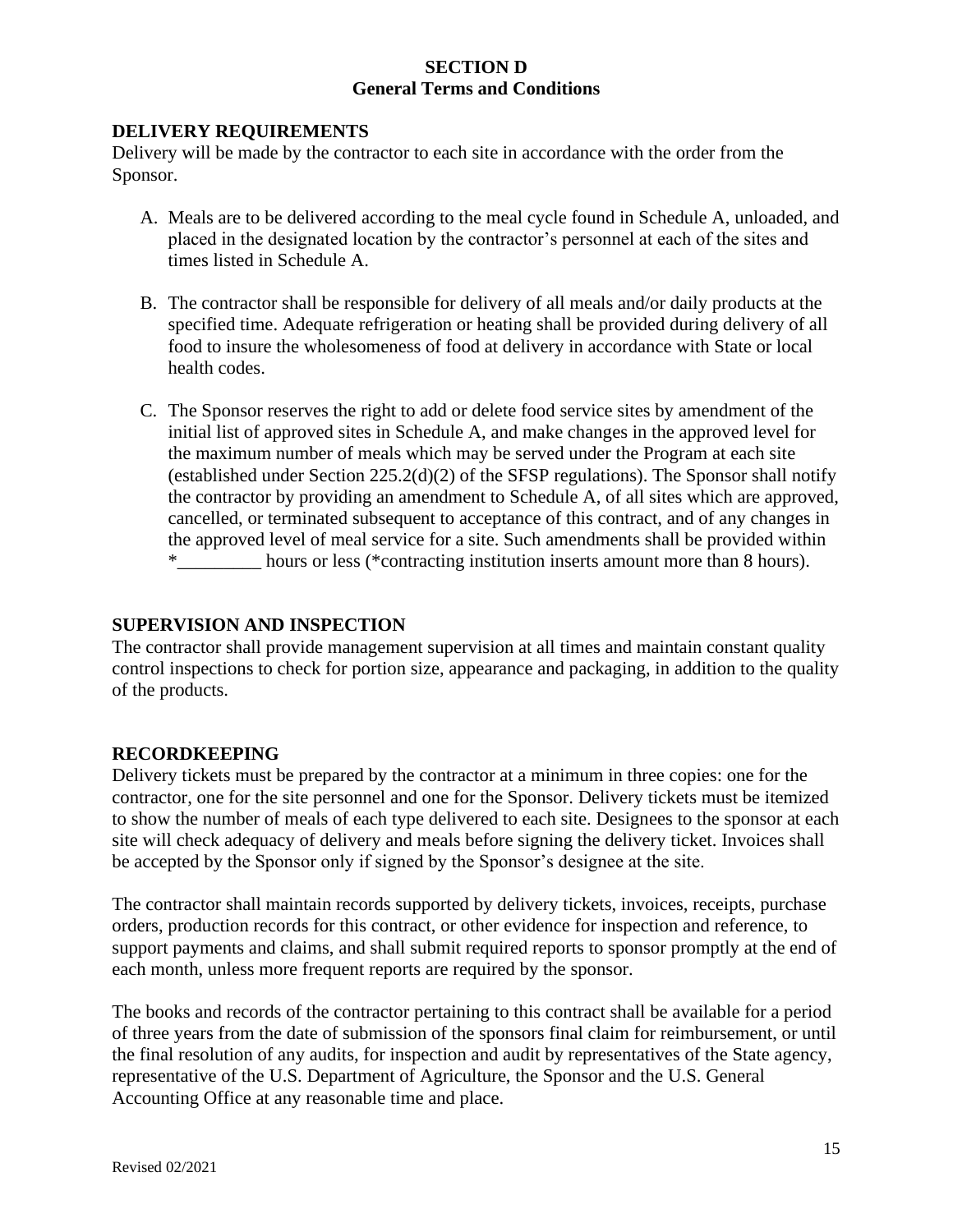#### **METHOD OF PAYMENT**

The contractor shall submit its itemized invoices to the Sponsor  $*$ 

**(contracting institution inserts weekly, bi-monthly, or monthly)** in compliance with Section  $225.6(h)(2)(iv)$  of the SFSP regulations. Each invoice shall give a detailed breakdown of the number of meals delivered at each site during the preceding period. The Sponsor shall calculate the average number of meals delivered each day for the applicable period. Payment will be made at the unit price shown for that range. Each payment period will be calculated and paid for independent of other periods. No payment shall be made unless the required delivery receipts have been signed by the site representative of the Sponsor.

The contractor shall be paid by the sponsor for all meals delivered in accordance with this contract and SFSP regulations. However, neither the USDA nor the State agency assumes any liability for payment of differences between the number of meals delivered by the contractor and the number of meals served by the sponsor that are eligible for reimbursement.

#### **INSPECTION OF FACILITY**

The sponsor, the State Agency and USDA reserve the right to inspect the contractor's facilities without notice at any time during the contract period, including the right to be present during preparation and delivery of meals.

The supplier's facilities shall be subject to periodic inspections by State and local health departments or any other agency designated to inspect meal quality for the State. This will be accomplished in accordance with USDA regulations.

The supplier shall provide for meals which it prepares to be periodically inspected by the local health department or an independent agency to determine bacterial levels in the meals being served. Such levels shall conform to the standards which are applied by the local health authority with respect to the level of bacteria which may be present in meals served by other establishments in the locality. The results of the inspections must be submitted promptly to the sponsor and State agency.

## **PERFORMANCE BOND REQUIREMENT**

When the award is greater than \$250,000, the successful bidder shall provide the sponsor with a performance bond in the amount of \_\_\_\_\_\_\_\_\_\_ **(\*contracting institution insert amount between 10%-25%)** of the contract price. The bond shall be executed by the contractor and a licensed surety company listed in the current Department of Treasury Circular 570. Only those bonding and surety companies contained in the current Treasury Circular 570 may be used to obtain the required bonding. The Treasury Circular is published annually, for the information of Federal bond-approved officers and persons required to give bonds to the United States. All certificates of Authority expire June 30, and are renewable by July 1, annually. The bond shall be furnished no later than ten (10) business days following award of the contract.

## **PERFORMANCE GUARANTEES**

Per FNS 796-4, Rev. 4, Contractors shall provide performance guarantees in the amount of 10% and not more than 25% of the total contract awarded. The guarantee provided shall be a surety bond issued by a company listed in the Department of Treasury Circular 570 for the current year and licensed to do business in the state of Georgia. The guarantee must have a rating of A- or better as rated by the A.M. Best Company. A letter from the bonding company confirming commitment to provide bond coverage in accordance with specifications of the Request for Bid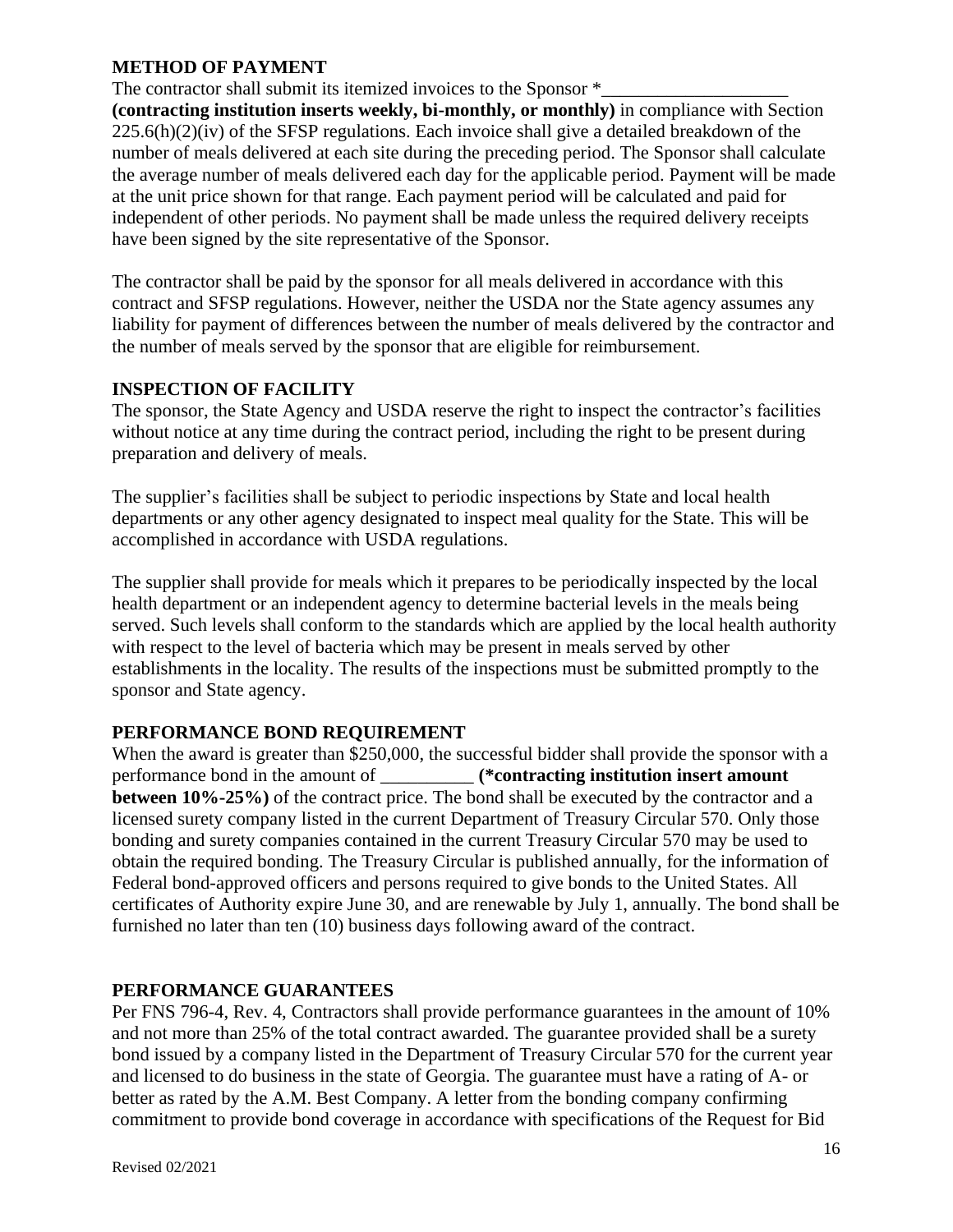shall be included with the bid. In addition to the performance guarantee, the bond shall also provide coverage for failure of the contractor to maintain appropriate records. If either of these situations are discovered during administrative reviews or audits by the State and/or USDA, it will be deemed unfaithful performance and constitute automatic grounds for the issuance of payment of the surety bond to the sponsoring organization or agency without additional proof, documentation or evidence.

The cost of the guarantee must be included in the bid. The bond, accompanied by a Power of Attorney, must be filed by the successful bidder within ten (10) working days after receiving the letter of notification. The sponsoring organization or agency, or their designee, shall be the custodian of the performance guarantee. The performance guarantee must reference this bid and shall, be made payable to the sponsoring organization or agency. The contractor shall provide continuous coverage for the duration of the contract. If the contract is extended, the contractor shall provide proof of the extension of coverage to the state agency 30 days prior to the date the original coverage guarantee will terminate.

#### **INSURANCE REQUIREMENTS**

The contractor shall carry product casually and liability insurance (theft, storm, and fire damage, general safety and sanitation) on all food and supplies in the contractor's custody or control regardless of their location, in accordance with acceptable industry practices.

- A. Bids shall be accompanied by a statement from an insurance carrier, licensed to do business in the state of Georgia, indicating the carrier's agent has reviewed the bid and insurance requirements, can satisfy all required coverage specifying the type of policy/coverage providing said coverage.
- B. The successful bidder shall provide proof of insurance to the sponsoring organization or agency within ten (10) working days after receiving the official letter of notification. Coverage shall not lapse during the period of the contract. Contract extension will require proof of insurance for the period of time service is extended according to the contract or amendments made to the contract. Each item below must be covered in writing on the certificate of insurance.
- C. The policies must state "all risks", or "special causes of loss", or "broadest coverage available in the market place" and the dollar value limit.
- D. There must be a 30-day cancellation or non-renewal notice rather than ten. This notice must be directed to the sponsoring organization or agency.
- E. The certificate of insurance must remove the words "endeavor to" from the cancellation section to reflect a firm commitment toward issuing a written cancellation or non-renewal notice to the certificate holder.
- F. The food and supplies used for meeting the terms of the food service contract must be covered using one of the following acceptable terms: marine, cargo, inventory, contents, stock, or warehouse legal liability.
- G. The sponsoring organization or agency shall be provided an endorsed/executed copy of the insurance policies that cover the food and supplies.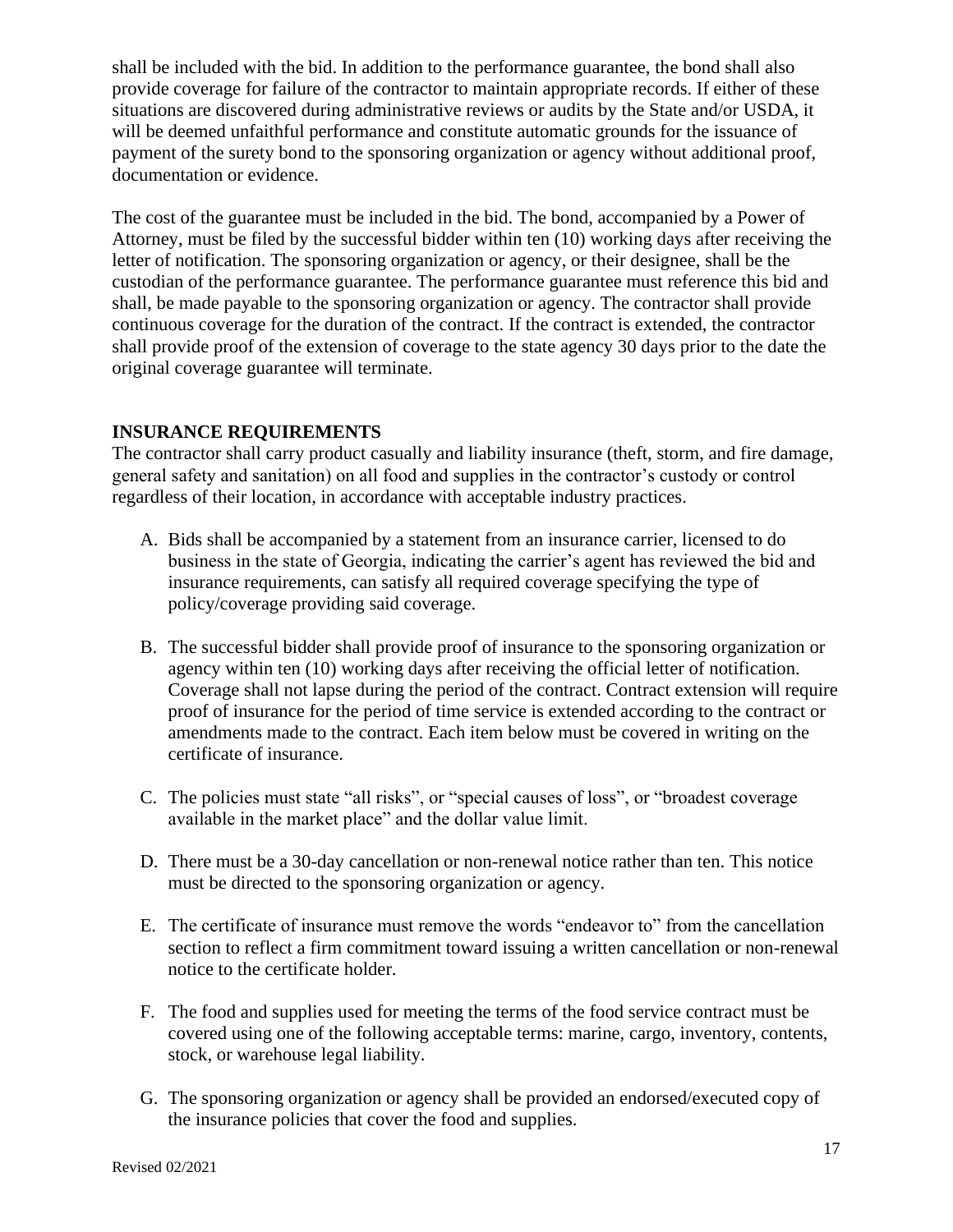#### **LICENSE AND FEES**

The contractor shall be responsible for obtaining all the necessary licenses and paying all fees required by local, state, and federal governments. This shall include but not be limited to licenses required under the applicable Georgia Revenue Code. Information on any licensing agreements may be obtained from the county probate office.

#### **AVAILABILITY OF FUNDS**

The sponsor reserves the right to cancel this contract if the Federal funding to support the SFSP is withdrawn. It is further understood that, in the event of cancellation of the contract, the Sponsor shall be responsible for meals that have already been assembled and delivered in accordance with this contract.

#### **MONETARY BENEFIT**

This Invitation for Bid does not provide for loans or any other monetary benefit or terms or conditions to be made to the institutions by the Food Service Management Company(ies) (Including non-food service activities that benefit Program participants).

## **NUMBER OF MEALS AND DELIVERY TIMES**

The supplier must provide exactly the number of meals ordered. Counts of meals will be made by the sponsor at all sites before meals are accepted. Damaged or incomplete meals will not be included when the number of delivered meals is determined.

#### **EMERGENCIES**

In the event of unforeseen emergency circumstances, the supplier shall immediately notify the sponsor by telephone of the following: (1) the impossibility of on-time delivery; (2) the circumstance(s) precluding delivery; and (3) a statement of whether or not succeeding deliveries will be affected. No payments will be made for deliveries made later than  $*$ after the specified meal time **(contracting institution inserts number of hours).** 

Emergency circumstances at the site precluding utilization of meals are concern of the Sponsor. The sponsor may cancel orders provided if gives the supplier at least  $*$  hours notice **(contracting institution inserts number of hours)** or less if mutually agreed upon between parties of this contract.

Adjustments for emergency situations affecting the contractor's ability to deliver meals, or Sponsor's ability to utilize meals, for periods longer than 24 hours will be mutually worked out between the supplier and the Sponsor.

#### **TERMINATION**

The Sponsor reserves the right to terminate this contract for cause or convenience if the contractor fails to comply with any of the requirements of this contract. The sponsor shall notify the contractor and surety company, if applicable, with up to \_\_\_\_\_\_\_ days written notification (insert number of days, not to exceed 60 days) of specific instances of noncompliance. The Sponsor shall have the right, upon such written notice, to immediately terminate the contract for cause or convenience and supplier or surety company, if applicable, shall be liable for any damages incurred by the Sponsor. Prior to termination, the Sponsor shall contact the state agency concerning procedures for conducting a re-procurement action.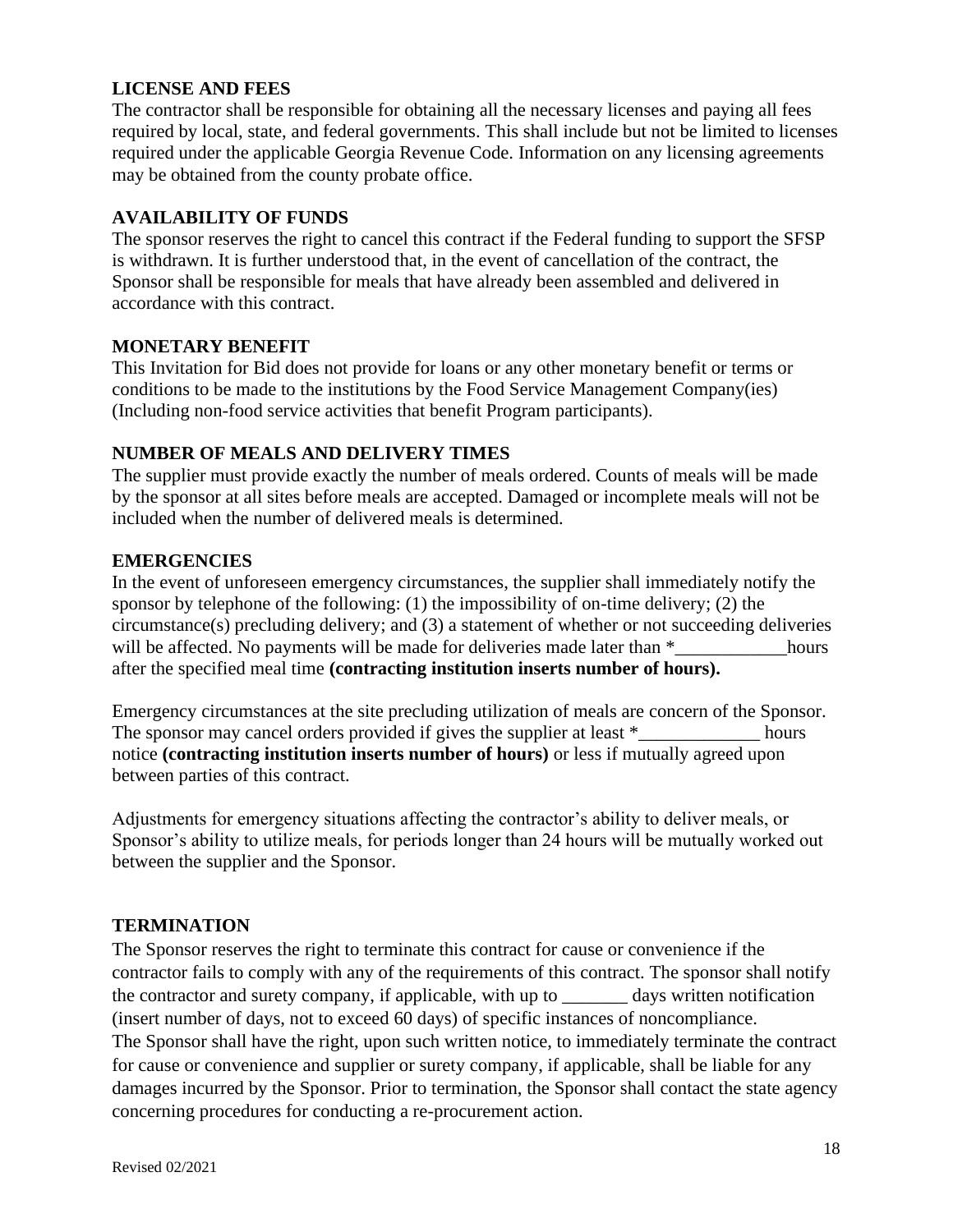The Sponsor, may, by written notice to the supplier, terminate the right of the supplier to proceed under this contract for cause or convenience with up to \_\_\_\_\_\_\_\_days notification (insert number of days, not to exceed 60 days) if it is found by the Sponsor that gratuities in the form of entertainment, gifts or otherwise were offered or given by the supplier to any officer or employee of the Sponsor with a view toward securing a contract or securing favorable treatment with respect to the awarding or amending of the contract; provided that the existence of the facts upon which the Sponsor makes such findings shall be in issue and may be reviewed in any competent court.

In the event this contract is terminated by cause or convenience as provided in paragraph (b) hereof, the Sponsor shall be entitled (i) to pursue the same remedies against the contractor as it could pursue in the event of a breach of contract by the contractor, and (ii) as a penalty in addition to any other damages in an amount which shall not be less than three nor more than ten times the cost incurred by the supplier in providing any such gratuities to any such officer or employee.

The rights and remedies of the Sponsor provided in this clause shall not be exclusive and are in addition to any other rights and remedies provided by law or under this contract.

## **SUBCONTRACTORS AND ASSIGNMENTS**

The contractor shall not subcontract for the total meal, or for the assembly the meal, and shall not assign, without the advance written consent of the Sponsor, this contract or any interest therein.

In the event of any assignment, the contractor shall remain liable to the Sponsor as principal for the performance of all obligations under this contract.

## **MISCELLANEOUS CIRCUMSTANCES**

The contracting organization \***does** \_\_\_ or **does not** \_\_\_\_ have special circumstances **(\*contracting institution must check),** or uncommon business practices that are likely to impact purchasing patterns. Disclosures are located on (Schedule E). Contracting organization is to disclose any possible fluctuations in purchasing.

#### **END OF SECTION D**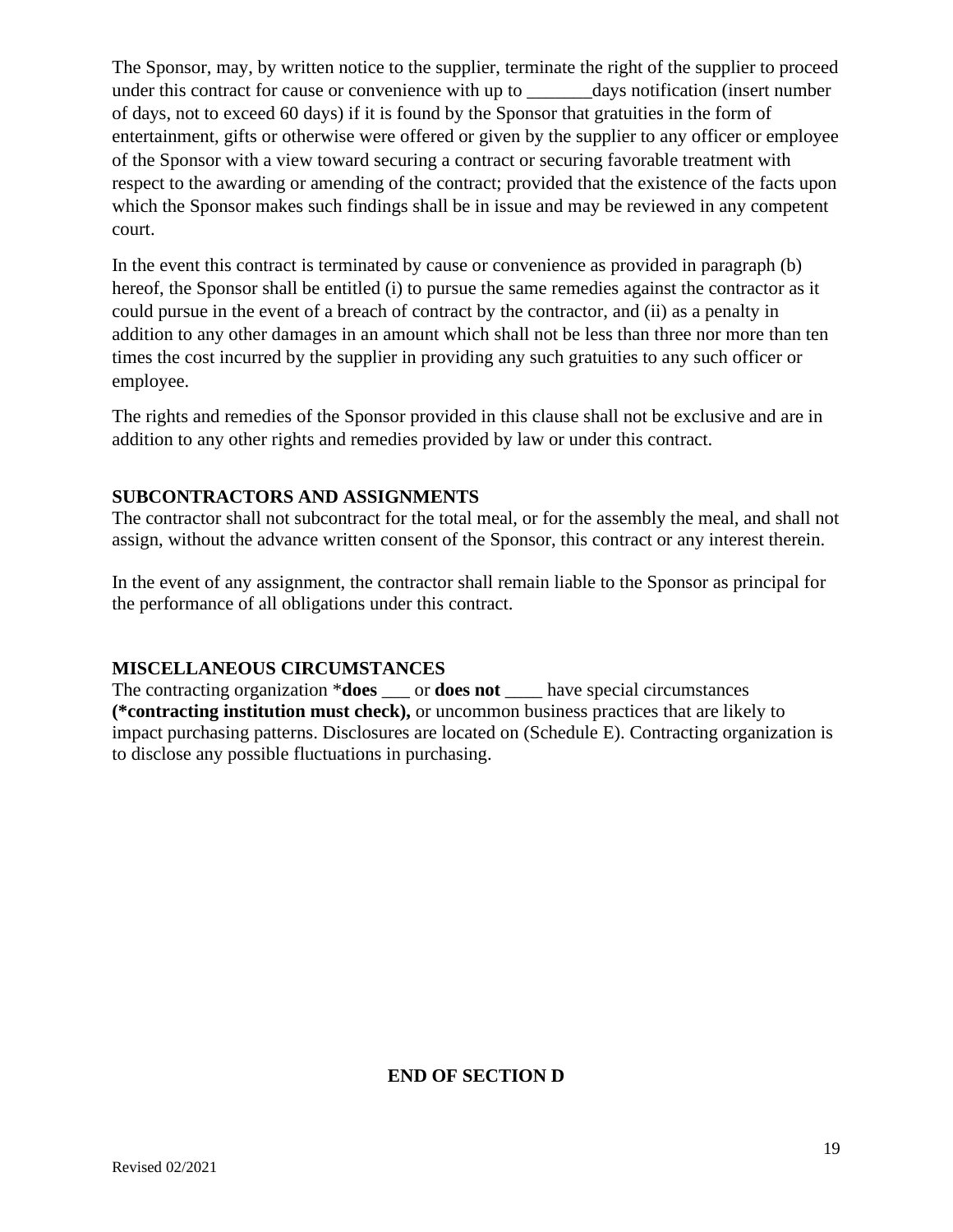#### **SECTION E General USDA Provisions**

Read the following provisions and determine if each applies to this contract. Check whether each is or is not applicable to the contract.

The Contracting Institution is a public institution with a contract in excess of \$10,000 or is a nonprofit institution.

 $\Box$ The above condition does apply

 $\Box$ The above condition does not apply

# **EXECUTIVE ORDER 11246, EQUAL EMPLOYMENT OPPORTUNITY**

"The food supplier shall comply with Executive Order 11246, as amended by Executive Order 11375 (October 13, 1967 and Department of Labor Regulations (41 CFR Part 60)

The following condition results when the contract is in excess of \$100,000

 $\Box$ The above condition does apply

 $\Box$ The above condition does not apply

# **BYRD ANTI-LOBBYING AMENDMENT (31 U.S.C. 1352)**

Suppliers agree to comply with the certification and reporting requirements of 2 CFR Part 200 attached copy which is part of this contract.

The following condition results when a supplier or subcontract exceeds \$100,000

 $\Box$ The above condition does apply

 $\Box$ The above condition does not apply

# **CLEAN AIR AND WATER**

The supplier shall comply with all applicable standards, orders, or regulations issued pursuant to the Clean Air Act of 1970 (42 U.S.C. Section 1857), or the Federal Water Pollution Control Act (33 U.S.C. Section 1319), as amended, Executive Order 11738 and Environmental Protection Agency regulations.

The following condition results when a contract is expected to equal or exceed \$100,000

 $\Box$ The above condition does apply

 $\Box$ The above condition does not apply

# **BUY AMERICAN PROVISION**

This applies to contracts involving food acquisitions using nonprofit food service account funds and the use, or processing, of substitutable USDA donated foods. Contracts must contain provisions meeting the requirements of the "Buy-American Provisions" per 49 CFR Part 661, required for contacts inclusive of the National School Lunch Program.

The following condition results when a contract is expected to equal or exceed \$100,000

 $\Box$ The above condition does apply

 $\Box$ The above condition does not apply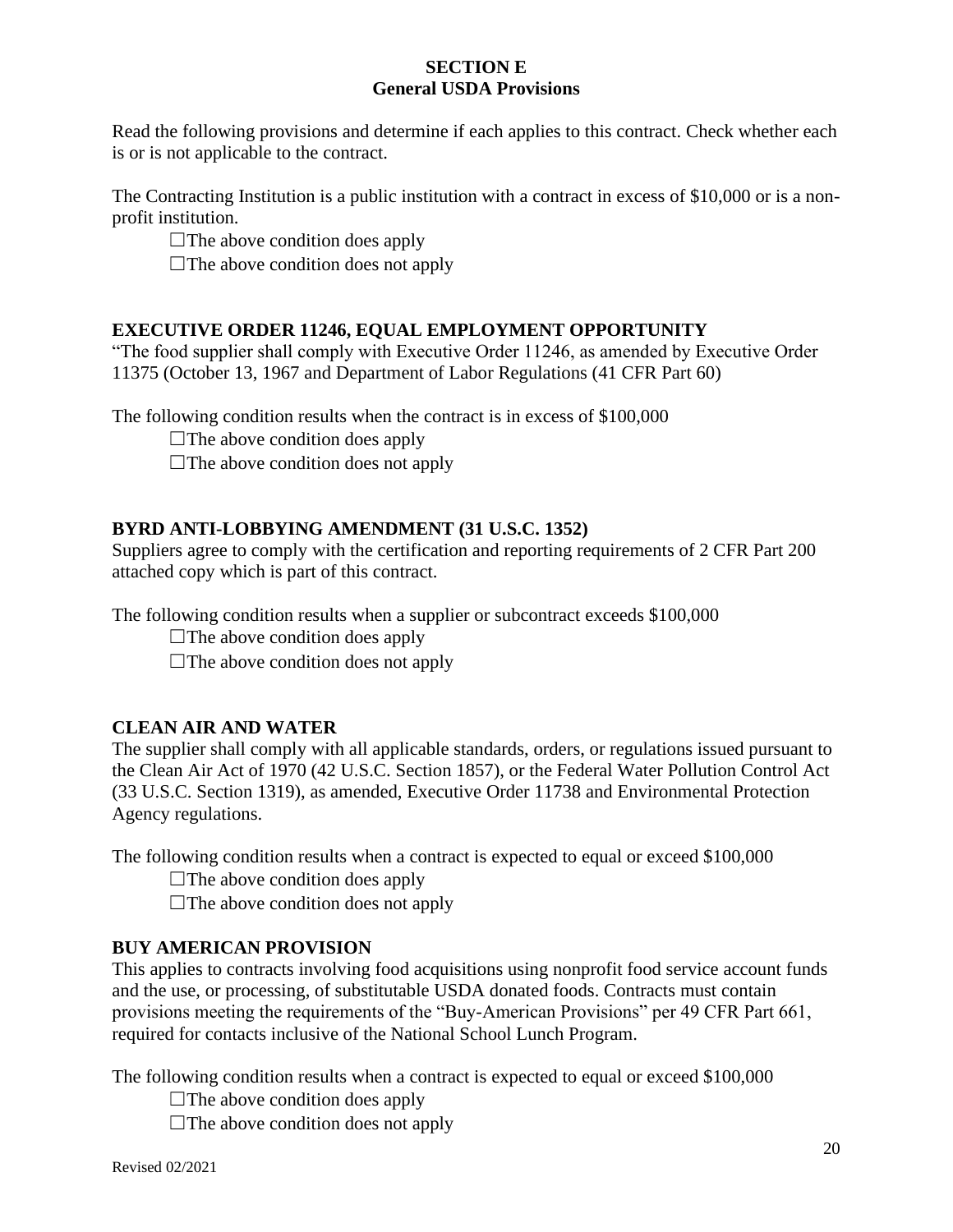# **USDA DATA RIGHTS**

USDA Rights in *Data, Reporting Discoveries and Inventions and Copyrights* Rights to inventions made under a contract or agreement under 37 CFR 401.2(a). Applies to research, developmental (such as a new food product or software), experimental or demonstration work contracts.

 $\Box$ The above condition does apply

 $\Box$ The above condition does not apply

# **MISCELLANEOUS CIRCUMSTANCES [If checked on Page 20]**

- **1. 2. 3. 4. 5. 6. 7. 8. 9.**
- **10.**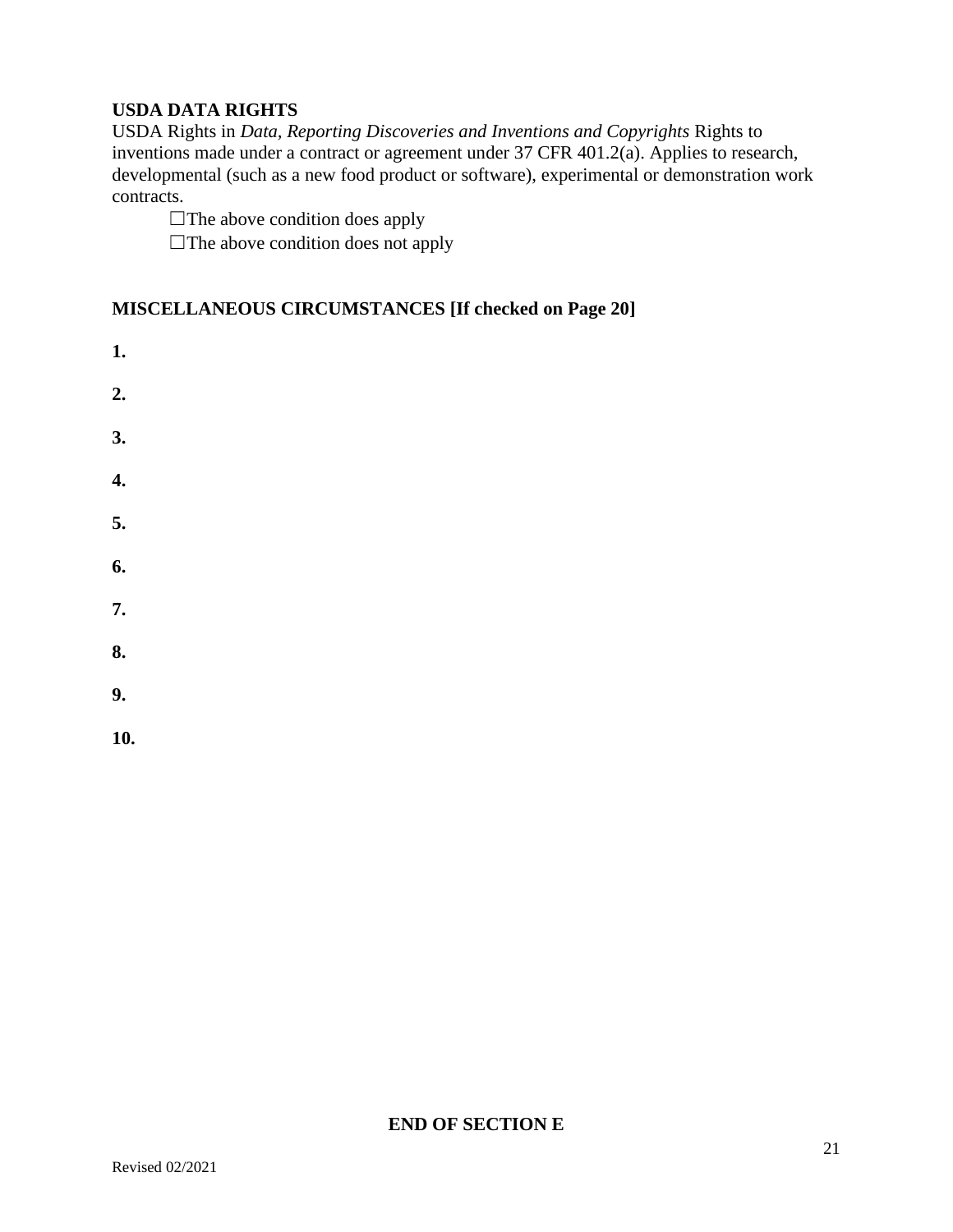#### **DEBARMENT CERTIFICATION – MANDATORY FORM A**

#### **This form is available electronically. COMB Control No. 0505-0027**

Expiration Date: 04/30/2022



**Certification Regarding Debarment, Suspension, Ineligibility and Voluntary Exclusion AD-1048**

#### **Lower Tier Covered Transactions**

*The following statement is made in accordance with the Privacy Act of 1974 (5 U.S.C. § 552a, as amended). This certification is required by the regulations implementing Executive Order 12549, Debarment and Suspension, and 2 C.F.R. §§ 180.300, 180.335, Participants' responsibilities. The regulations were amended and published on August 31, 2005, in 70 Fed. Reg. 51865-51880. Copies of the regulations may be obtained by contacting the Department of Agriculture agency offering the proposed covered transaction.*

*According to the Paperwork Reduction Act of 1995 an agency may not conduct or sponsor, and a person is not required to respond to a collection of information unless it*  displays a valid OMB control number. The valid OMB control number for this information collection is 0505-0027. The time required to complete this information *collection is estimated to average 15 minutes per response, including the time for reviewing instructions, searching existing data sources, gathering, and maintaining the data needed, and completing and reviewing the collection of information. The provisions of appropriate criminal, civil, fraud, privacy, and other statutes may be applicable to the information provided.*

#### *(Read instructions on page two before completing certification.)*

- A. The prospective lower tier participant certifies, by submission of this proposal, that neither it nor its principals is presently debarred, suspended, proposed for debarment, declared ineligible, or voluntarily excluded from participation in this transaction by any Federal department or agency;
- B. Where the prospective lower tier participant is unable to certify to any of the statements in this certification, such prospective participant shall attach an explanation to this proposal.

| ORGANIZATION NAME                                    | <b>PR/AWARD NUMBER OR PROJECT NAME</b> |             |
|------------------------------------------------------|----------------------------------------|-------------|
|                                                      |                                        |             |
| NAME(S) AND TITLE(S) OF AUTHORIZED REPRESENTATIVE(S) |                                        |             |
| SIGNATURE(S)                                         |                                        | <b>DATE</b> |

*In accordance with Federal civil rights law and U.S. Department of Agriculture (USDA) civil rights regulations and policies, the USDA, its agencies, offices, and employees, and institutions participating in or administering USDA programs are prohibited from discriminating based on race, color, national origin, religion, sex, gender identity (including gender expression), sexual orientation, disability, age, marital status, family/parental status, income derived from a public assistance program, political beliefs, or reprisal or retaliation for prior civil rights activity, in any program or activity conducted or funded by USDA (not all bases apply to all programs). Remedies and complaint filing deadlines vary by program or incident.* 

*Persons with disabilities who require alternative means of communication for program information (e.g., Braille, large print, audiotape, American Sign Language, etc.) should contact the responsible agency or USDA's TARGET Center at (202) 720-2600 (voice and TTY) or contact USDA through the Federal Relay Service at (800) 877-8339. Additionally, program information may be made available in languages other than English.* 

*To file a program discrimination complaint, complete the USDA Program Discrimination Complaint Form, AD-3027, found online at How to File a Program Discrimination Complain[t \(https://www.ascr.usda.gov/filing-program-discrimination-complaint-usda-customer\)](https://www.ascr.usda.gov/filing-program-discrimination-complaint-usda-customer) and at any USDA office or write a letter addressed to USDA and provide in the letter all of the information requested in the form. To request a copy of the complaint form, call (866) 632-9992. Submit your completed*  form or letter to USDA by: (1) mail: U.S. Department of Agriculture, Office of the Assistant Secretary for Civil Rights, 1400 Independence Avenue, SW, Washington, *D.C. 20250-9410; (2) fax: (202) 690-7442.*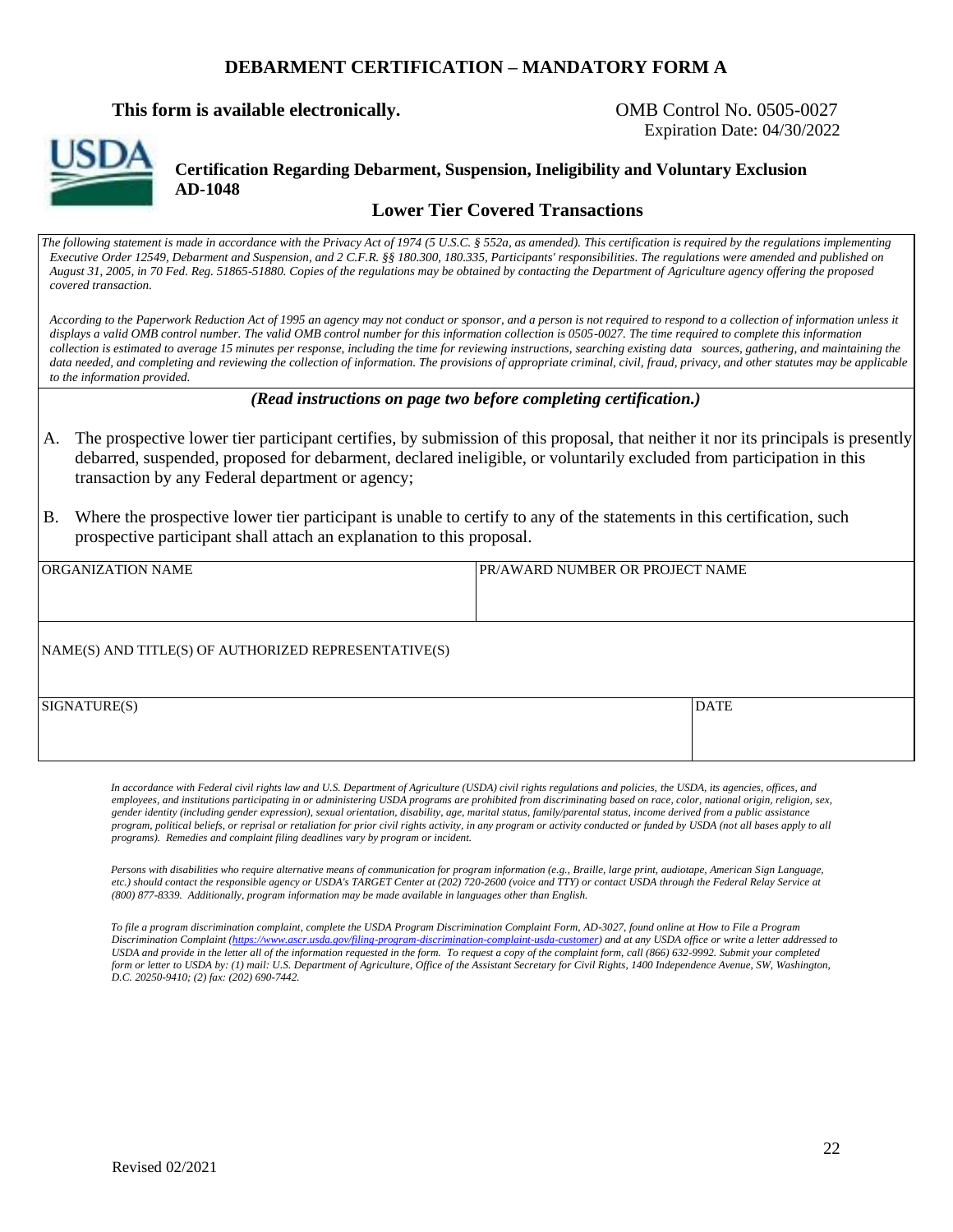#### *Instructions for Certification*

- (1) By signing and submitting this form, the prospective lower tier participant is providing the certification set out on page 1 in accordance with these instructions.
- (2) The certification in this clause is a material representation of fact upon which reliance was placed when this transaction was entered into. If it is later determined that the prospective lower tier participant knowingly rendered an erroneous certification, in addition to other remedies available to the Federal Government, the department or agency with which this transaction originated may pursue available remedies, including suspension or debarment.
- (3) The prospective lower tier participant shall provide immediate written notice to the person(s) to which this proposal is submitted if at any time the prospective lower tier participant learns that its certification was erroneous when submitted or has become erroneous by reason of changed circumstances.
- (4) The terms "covered transaction," "debarred," "suspended," "ineligible," "lower tier covered transaction," "participant," "person," "primary covered transaction," "principal," "proposal," and "voluntarily excluded," as used in this clause, have the meanings set out in the Definitions and Coverage sections of the rules implementing Executive Order 12549, at 2 C.F.R. Parts 180 and 417. You may contact the department or agency to which this proposal is being submitted for assistance in obtaining a copy of those regulations.
- (5) The prospective lower tier participant agrees by submitting this form that, should the proposed covered transaction be entered into, it shall not knowingly enter into any lower tier covered transaction with a person who is debarred, suspended, declared ineligible, or voluntarily excluded from participation in this covered transaction, unless authorized by the department or agency with which this transaction originated.
- (6) The prospective lower tier participant further agrees by submitting this form that it will include this clause titled "Certification Regarding Debarment, Suspension, Ineligibility and Voluntary Exclusion - Lower Tier Covered Transactions," without modification, in all lower tier covered transactions and in all solicitations for lower tier covered transactions.
- (7) A participant in a covered transaction may rely upon a certification of a prospective participant in a lower tier covered transaction that is not debarred, suspended, ineligible, or voluntarily excluded from the covered transaction, unless it knows that the certification is erroneous. A participant may decide the method and frequency by which it determines the eligibility of its principals. Each participant may, but is not required to, check the System for Award Management (SAM) database.
- (8) Nothing contained in the foregoing shall be construed to require establishment of a system of records to render in good faith the certification required by this clause. The knowledge and information of a participant is not required to exceed that which is normally possessed by a prudent person in the ordinary course of business dealings.
- (9) Except for transactions authorized under paragraph (5) of these instructions, if a participant in a covered transaction knowingly enters into a lower tier covered transaction with a person who is suspended, debarred, ineligible, or voluntarily excluded from participation in this transaction, in addition to other remedies available to the Federal Government, the department or agency with which this transaction originated may pursue available remedies, including suspension and/or debarment.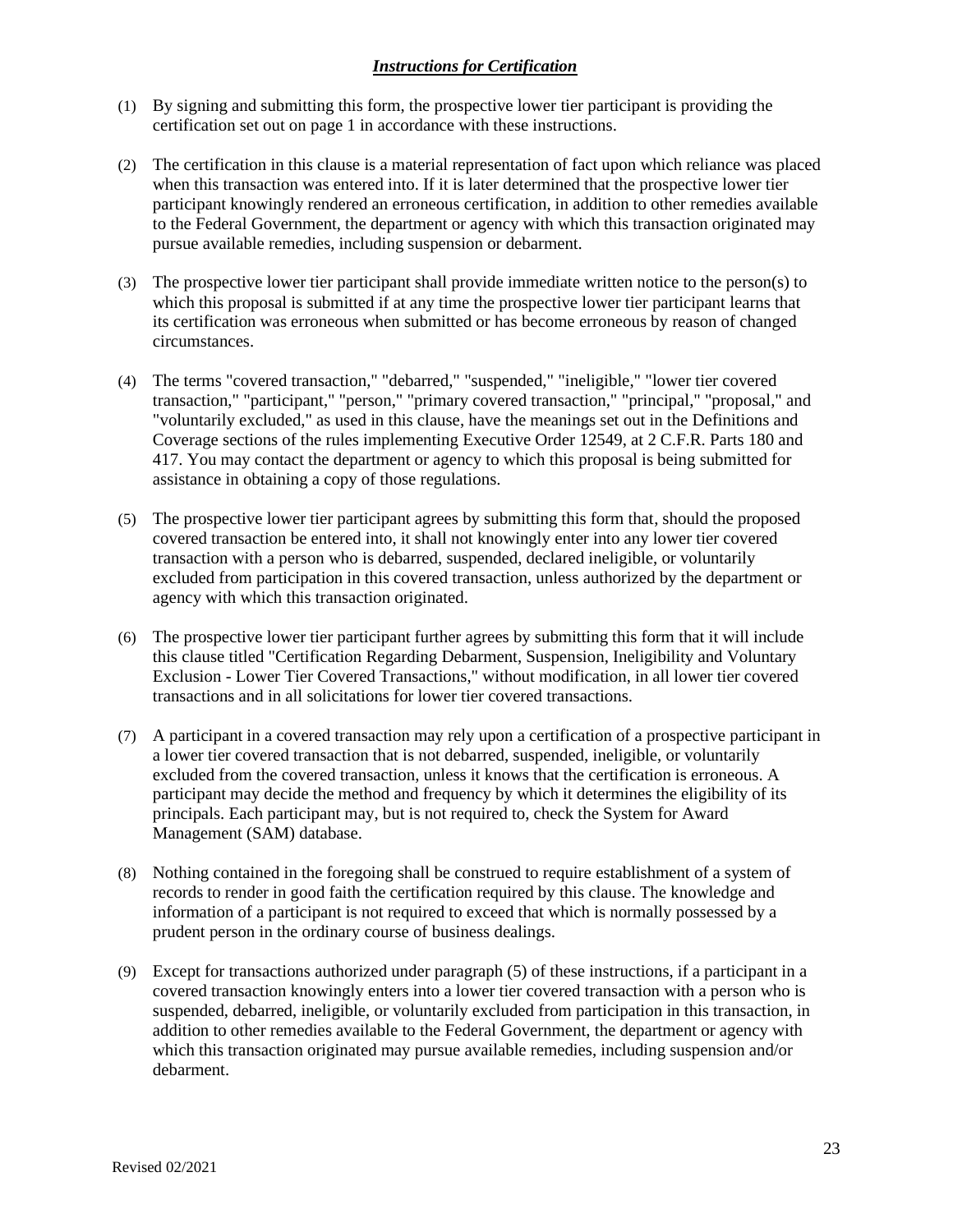#### **STANDARD CODES OF CONDUCT CERTIFICATION – MANDATORY FORM B**

#### **According to 2 CFR Part 200.318 regulations, institutions must maintain a written code of standards of conduct.**

- A.Representatives in the award and administration of contracts supported by Program payments.
- B. No representative of the Contracting Institution or Vendor can participate in the selection, award or administration of this contract, which is supported by Federal funds, if and when a conflict of interest (real or apparent) is involved.
- C. A conflict would occur when:
	- 1. The employee, officer or agent;
	- 2. Any member of his/her immediate family;
	- 3. His or her partner; or
	- 4. An organization, which employs or will employ any of the above, has a financial or other interest in the vendor that has been selected.
- D. The Contracting Institution's representatives can and will not solicit nor accept gratuities, favors or any monetary incentive from Contractors or suppliers, possible contractors, suppliers or parties to sub agreements.
- E. Written Code of Conduct outlines the standards set for determining when financial interest is not substantial and when an unsolicited gift item is of nominal value and may be accepted.
- F. The code also provides for disciplinary actions to be applied in the event the standards are violated.

| $Name(s)$ and Title(s) of Authorized<br>Representative $(s)$ : (Print or Type) | $Signature(s)$ of Authorized Representative(s): |
|--------------------------------------------------------------------------------|-------------------------------------------------|
|                                                                                |                                                 |
|                                                                                |                                                 |
|                                                                                |                                                 |
| Date (MM/DD/YY)                                                                | Date (MM/DD/YY)                                 |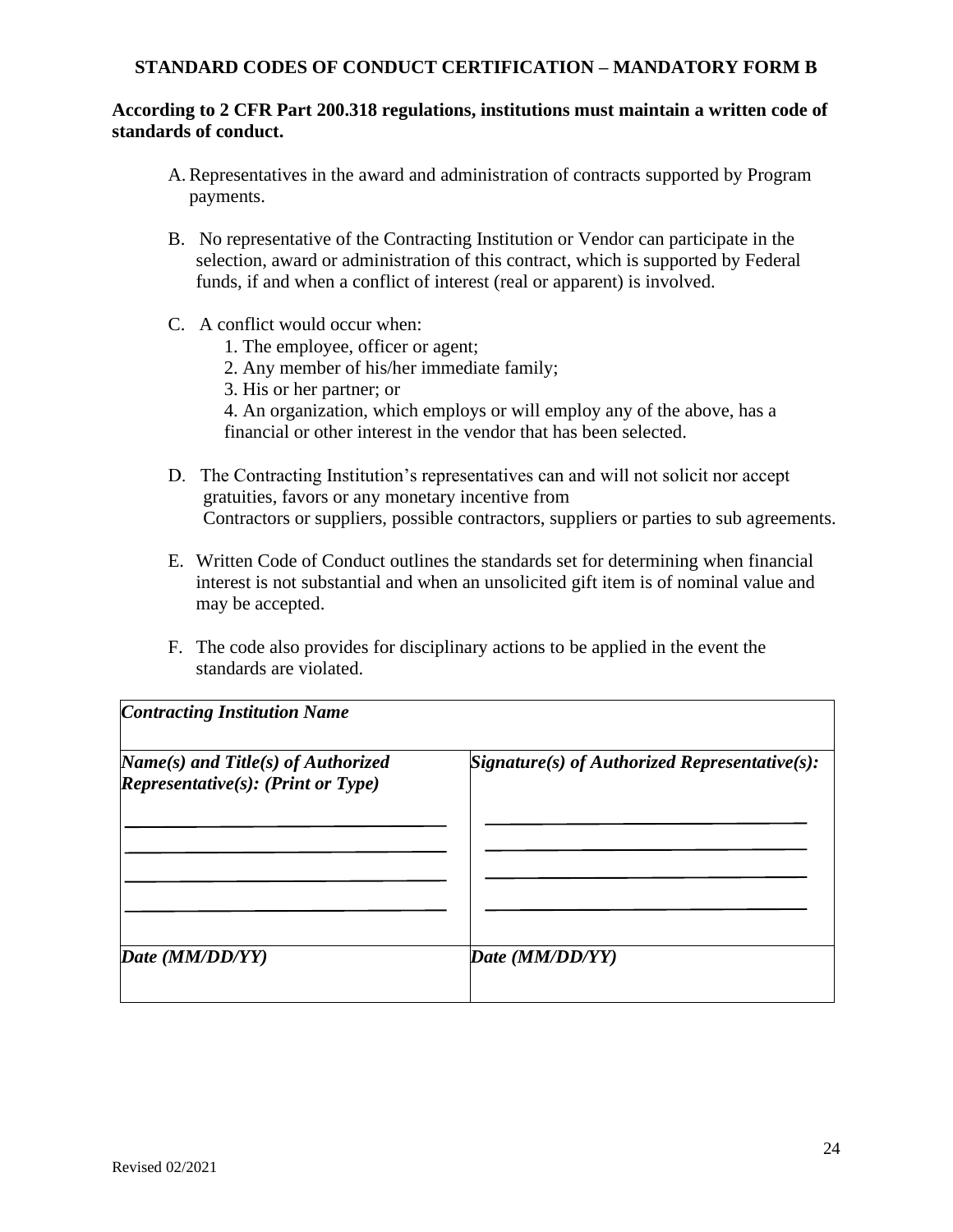## **CERTIFICATE OF INDEPENDENT PRICE DETERMINATION – MANDATORY FORM C**

#### **Both the Contracting Institution and the Bidder shall execute this Certificate of Independent Price Determination.**

| <b>Name of Contracting Institution</b> | Name of Supplier |
|----------------------------------------|------------------|
|                                        |                  |

A. By submission of this offer, the Bidder certifies and in the case of a joint offer, each party thereto certifies as to its own organization, that in connection with this Invitation for Bid:

1) The prices in this offer have been arrived at independently, without consultation, communication or agreement, for the purpose of restricting competition, as to any matter relating to such prices with any other Bidder or with any competitor;

2) Unless otherwise required by law, the prices which have been quoted in this offer have not been knowingly disclosed by the Bidder and will not knowingly be disclosed by the Bidder prior to opening of this advertised bid directly or indirectly to any other Bidder or to any competitor; and

3) No attempt has been made or will be made by the Bidder to induce any person or firm to submit or not to submit, an offer for the purpose of restricting competition.

B. Each person signing this offer on behalf of the supplier certifies that:

1) He or she is the person in the vendor's organization responsible within the organization for the decision as to the prices being offered herein and has not participated, and will not participate, in any action contrary to A. 1) through A. 3) above; or

2) He or she is not the person in the vendor's organization responsible within the organization for the decision as to the prices being offered herein, but that he or she has been authorized in writing to act as agent for the persons responsible for such decision in certifying that such persons have not participated and will not participate, in any action contrary to A. 1) through A. 3) above, and as their agent, does hereby so certify; and he or she has not participated, and will not participate, in any action contrary to A. 1) through A. (3) above.

| <b>Signature of Bidder's Authorized Representative</b> | <b>Title</b> | Date (MM/DD/YY) |
|--------------------------------------------------------|--------------|-----------------|
|                                                        |              |                 |

**In accepting this offer, the Contracting Institution certifies that their officers, employees or agents have not taken any action, which may have jeopardized the independence of the offer referred to above.**

| $\vert$ Signature of Authorized Contracting Institution Representative $\vert$ Title | Data (MM/DD/YY) |
|--------------------------------------------------------------------------------------|-----------------|
|                                                                                      |                 |
| Note: Accepting a Bidder's offer does not constitute award of the contract.          |                 |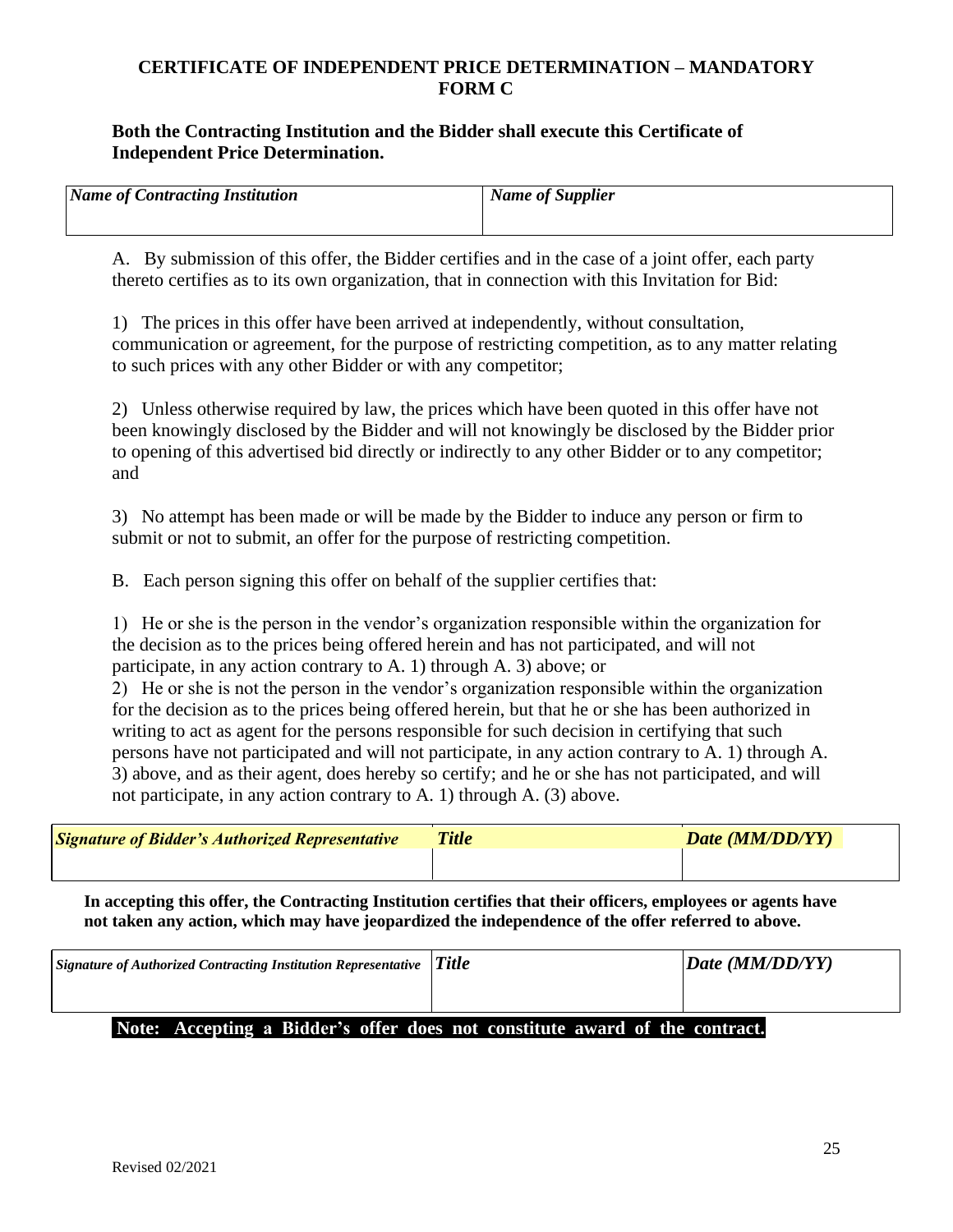# **ATTACHMENT 1 – SITE INFORMATION LIST**

#### **Bidder's please follow instructions for completion of Schedule A: Site Information List**

- 1) Enter contracting institution's name in the upper left corner, and complete all header information.
- 2) Use correct street address for all sites listed.
- 3) Under columns (1) and (2), enter the beginning and ending dates for food delivery at each site.
- 4) Under column (3), enter the total number of days deliveries are made at each site.
- 5) Enter in column (5) beside the appropriate meal type, the average number of each type of meal that is estimated to be served each day at the site. For example, if a site plans to serve 20,000 lunches for 320 days, then the average is 62.5 (20,000 / 320). Do not insert the maximum number that will be served on a particular day.
- 6) Enter in column (6) the delivery time(s)\*.

*\*Since Schedule A must be completed well in advance of the application deadline, it is recognized that changes will occur in the date by the time the program begins. However, be as accurate as possible since the data is used by the Bidder to arrive at the bid prices. The bidder awarded the contract will accept changes after the bid opening.*

7) **BIDDER MUST ADD INITIALS** to the right of **"INT:"** for each site listed, to affirm that delivery can be made as requested based on information provided in Schedule A.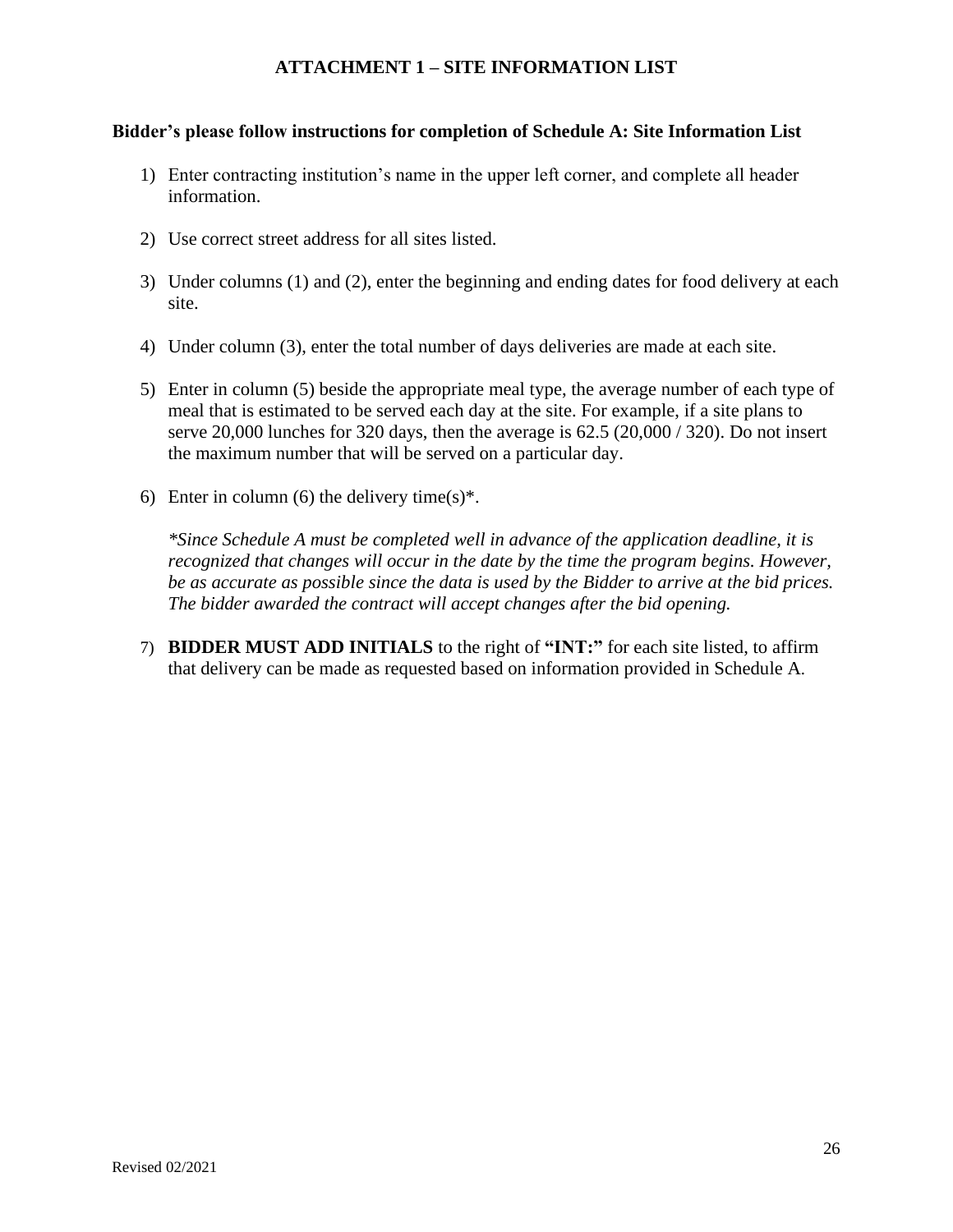# **Schedule A: Site Information List**

| Contracting Institution's Name         |                             |                               | <b>Contact Person</b>                    |                         | Phone Number   |           |                   |
|----------------------------------------|-----------------------------|-------------------------------|------------------------------------------|-------------------------|----------------|-----------|-------------------|
| <b>Street Address</b>                  |                             |                               | City                                     | $State$                 | Zip Code       |           |                   |
| SITE Name/Address/Phone/Contact Person | <b>Begin</b><br>Date<br>(1) | End<br>Date<br>(2)            | <b>Total Days of</b><br>Operation<br>(3) | Meal Type<br>(4)        | Average<br>(5) | Meals/Day | Delivery Time (6) |
|                                        |                             |                               |                                          | <b>Breakfast</b>        |                |           |                   |
|                                        |                             |                               |                                          | <b>AM</b> Snack         |                |           |                   |
|                                        |                             |                               |                                          | Lunch                   |                |           |                   |
|                                        |                             |                               |                                          | PM Snack                |                |           |                   |
| <b>INT:</b>                            |                             |                               |                                          | Supper                  |                |           |                   |
| SITE Name/Address/Phone/Contact Person | Begin<br>Date<br>(1)        | End<br>Date<br>(2)            | Total Days of<br>Operation<br>(3)        | Meal Type<br>(4)        | Average<br>(5) | Meals/Day | Delivery Time (6) |
|                                        |                             |                               |                                          | <b>Breakfast</b>        |                |           |                   |
|                                        |                             |                               |                                          | AM Snack                |                |           |                   |
|                                        |                             |                               |                                          | Lunch                   |                |           |                   |
|                                        |                             |                               |                                          | PM Snack                |                |           |                   |
| <b>INT:</b>                            |                             |                               |                                          | Supper                  |                |           |                   |
| SITE Name/Address/Phone/Contact Person | Begin<br>Date<br>(1)        | End<br>Date<br>(2)            | Total Days of<br>Operation<br>(3)        | Meal Type<br>(4)        | Average<br>(5) | Meals/Day | Delivery Time (6) |
|                                        |                             |                               |                                          | <b>Breakfast</b>        |                |           |                   |
|                                        |                             |                               |                                          | AM Snack                |                |           |                   |
|                                        |                             |                               |                                          | Lunch                   |                |           |                   |
|                                        |                             |                               |                                          | PM Snack                |                |           |                   |
| <b>INT:</b>                            |                             |                               |                                          | Supper                  |                |           |                   |
| SITE Name/Address/Phone/Contact Person | <b>Begin</b><br>Date<br>(1) | End<br>Date<br>(2)            | Total Days of<br>Operation<br>(3)        | Meal Type<br>(4)        | Average<br>(5) | Meals/Day | Delivery Time (6) |
|                                        |                             |                               |                                          | <b>Breakfast</b>        |                |           |                   |
|                                        |                             |                               |                                          | AM Snack                |                |           |                   |
|                                        |                             |                               |                                          | Lunch                   |                |           |                   |
|                                        |                             |                               |                                          | PM Snack                |                |           |                   |
| <b>INT:</b>                            |                             |                               |                                          | Supper                  |                |           |                   |
| SITE Name/Address/Phone/Contact Person | Begin<br>Date<br>(I)        | $\mathit{End}$<br>Date<br>(2) | Total Days of<br>Operation<br>(3)        | <b>Meal Type</b><br>(4) | Average<br>(5) | Meals/Day | Delivery Time (6) |
|                                        |                             |                               |                                          | <b>Breakfast</b>        |                |           |                   |
|                                        |                             |                               |                                          | AM Snack                |                |           |                   |
|                                        |                             |                               |                                          | Lunch                   |                |           |                   |
|                                        |                             |                               |                                          | PM Snack                |                |           |                   |
| <b>INT:</b>                            |                             |                               |                                          | Supper                  |                |           |                   |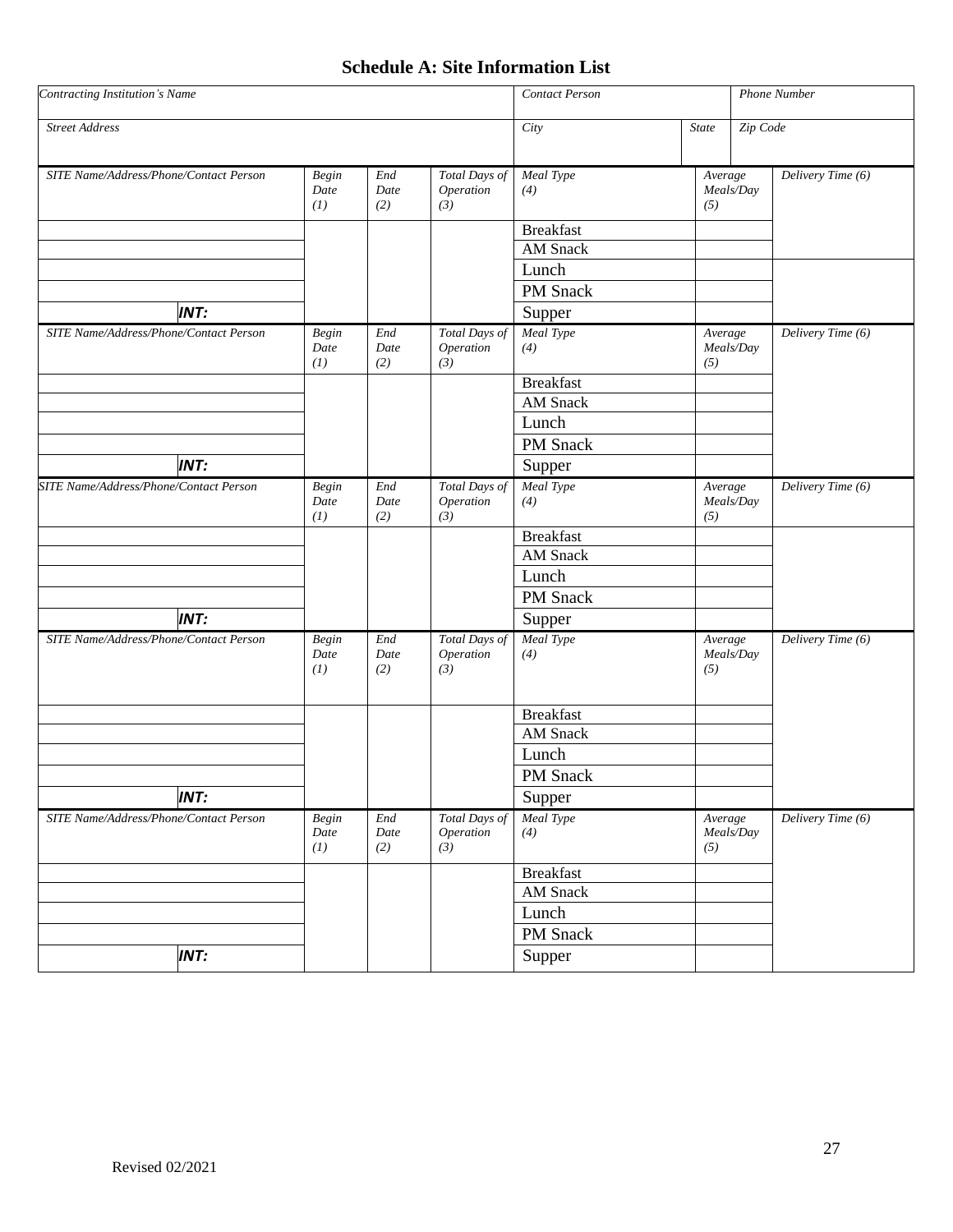# **ATTACHMENT 2 – CONTRACTING INSTITUTION MENU**

# **CONTRACTING INSTITUTION MAY ATTACH A MENU CYCLE FOR EACH SITE**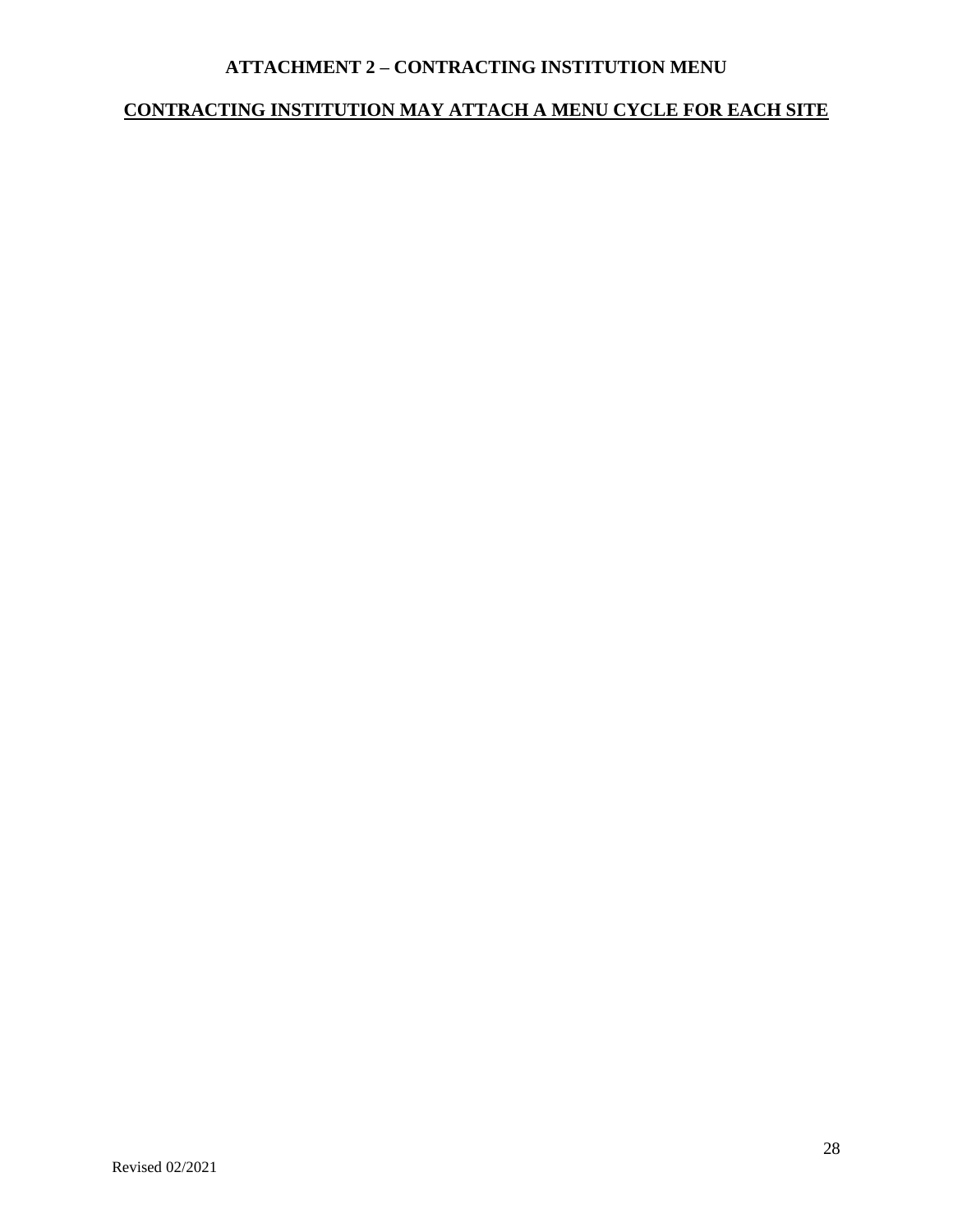# **ATTACHMENT 3 – USDA MEAL PATTERNS (PART I)**

The meal requirements for the Program are designed to provide nutritious and well-balanced meals to each child. Except as otherwise provided in Section 225.16(b) of the SFSP regulations, the following table presents the minimum requirements for meals served to children in the Program.

#### **BREAKFAST**

| <b>Milk</b><br><b>Fluid Milk</b>                                                                                                                                                                                                                                                                   | 1 Cup $(1/2$ Pint)                                                        |
|----------------------------------------------------------------------------------------------------------------------------------------------------------------------------------------------------------------------------------------------------------------------------------------------------|---------------------------------------------------------------------------|
| <b>Vegetables and Fruits</b><br>Vegetables and/or fruits or full-strength<br>vegetable or fruit juice<br>(or an equivalent quantity of any combination)<br>of vegetables, fruits and juice)                                                                                                        | $\frac{1}{2}$ Cup<br>$\frac{1}{2}$ Cup                                    |
| <b>Bread and Bread Alternates</b><br>Bread (whole-grain or enriched) or                                                                                                                                                                                                                            | 1 Slice                                                                   |
| Bread Alternates (whole-grain or enriched):<br>cornbread, biscuits, rolls, muffins, etc or<br>cooked pasta or noodle products or cooked<br>cereal grains, such as rice, corn grits, or<br>bulgur or (whole-grain, enriched, or fortified):<br>cooked cereal or cereal grains or cold dry<br>cereal | 1 Serving<br>$\frac{1}{2}$ Cup<br>$\frac{1}{2}$ Cup<br>3/4 Cup or 1 Ounce |
| (or and equivalent quantity of a combination<br>of bread or bread alternates)                                                                                                                                                                                                                      | (whichever is less)                                                       |
| (OPTIONAL) Serve as often as possible:<br><b>Meat and Meat Alternates</b><br>(See lists under Lunch, or Supper)                                                                                                                                                                                    | 1 Ounce                                                                   |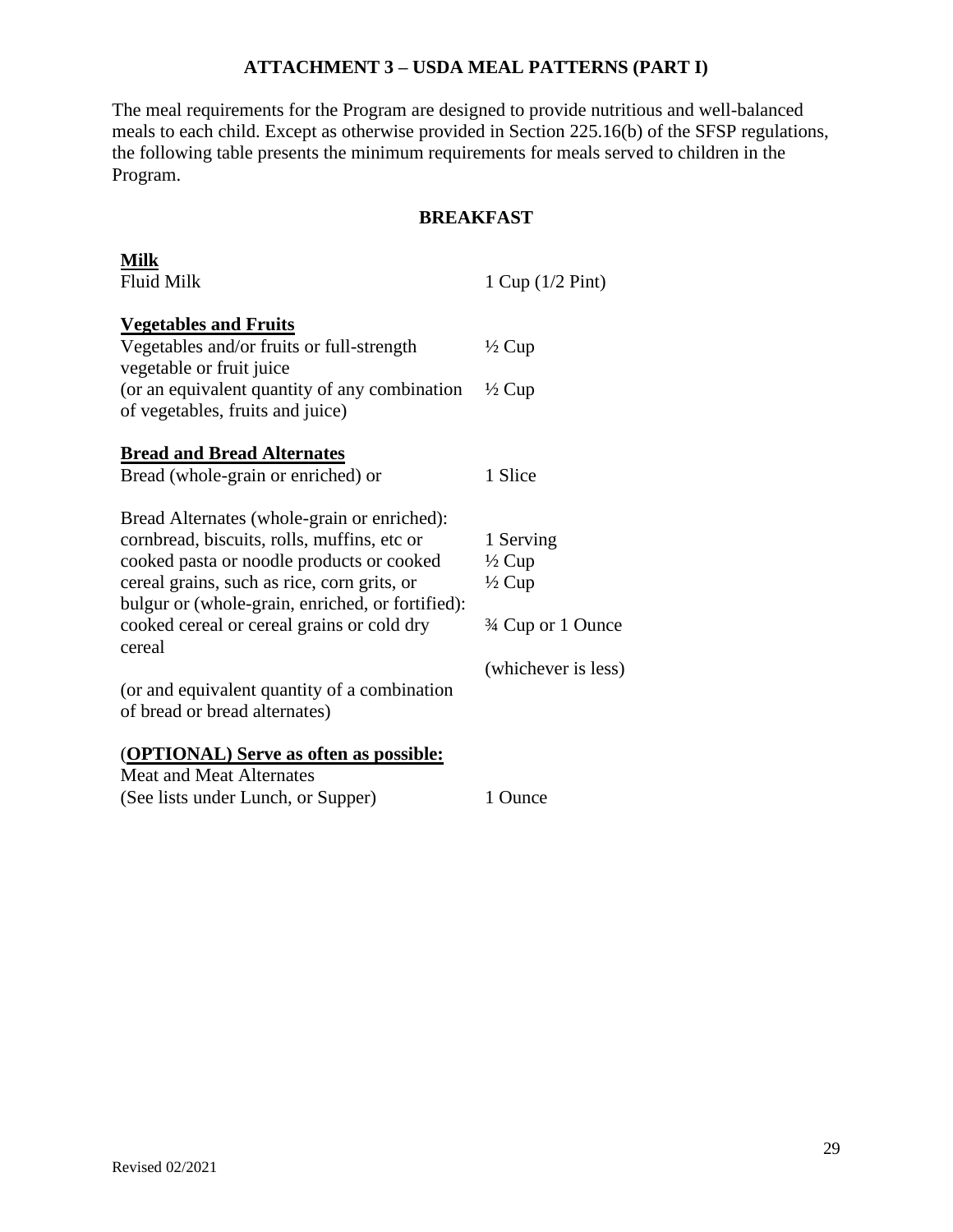# **ATTACHMENT 3 – USDA MEAL PATTERNS (PART II) SNACK (Supplemental Food)**

Choose two items from the following four components

# **Meat and Meat Alternates**

| <u><b>INICHE UNIVERSITY INTERNATIONAL</b></u>   |                            |  |  |
|-------------------------------------------------|----------------------------|--|--|
| Lean meat or poultry or fish or                 | 1 Ounce                    |  |  |
|                                                 | (edible portion as served) |  |  |
| <b>Meat Alternates</b>                          |                            |  |  |
| Cheese or                                       | 1 Ounce                    |  |  |
| Egg or                                          | $\frac{1}{2}$ Large        |  |  |
| Cooked dry beans or peas or                     | $\frac{1}{4}$ Cup          |  |  |
| Peanut butter or other nut or seed butters or   | 2 tablespoons              |  |  |
| Nuts and/or seeds or                            | 1 Ounce                    |  |  |
| Yogurt (plain, sweetened, or flavored)          | 4 Ounce                    |  |  |
| (or an equivalent quantity of any combination   |                            |  |  |
| of meat or meat alternates)                     |                            |  |  |
|                                                 |                            |  |  |
| <b>Vegetables and Fruits</b>                    |                            |  |  |
| Vegetables and/or fruits or                     | $\frac{3}{4}$ Cup          |  |  |
| Full-strength vegetable or fruit juice          | 3/4 Cup                    |  |  |
| (or an equivalent quantity of any combination   |                            |  |  |
| of vegetables, fruits, and juice)               |                            |  |  |
| Juices cannot be served with milk               |                            |  |  |
|                                                 |                            |  |  |
| <b>Bread and Bread Alternates</b>               |                            |  |  |
| Bread (whole-grain or enriched) or              | 1 Slice                    |  |  |
|                                                 |                            |  |  |
| Bread Alternates (whole-grain or enriched):     |                            |  |  |
| cornbread, biscuits, rolls, muffins, etc. or    | 1 Serving                  |  |  |
| cooked pasta or noodle products or              | $\frac{1}{2}$ Cup          |  |  |
| cooked cereal grains, such as rice, corn grits, | $\frac{1}{2}$ Cup          |  |  |
| or bulgar or (whole-grain, enriched, or         |                            |  |  |
| fortified): cooked cereal or cereal grains or   | 3/4 Cup or 1 Ounce         |  |  |
| cold dry cereal                                 | (whichever is less)        |  |  |
|                                                 |                            |  |  |
| (or an equivalent quantity of a combination of  |                            |  |  |
| bread or bread alternates)                      |                            |  |  |
|                                                 |                            |  |  |
| <u>Milk</u>                                     |                            |  |  |
| <b>Fluid Milk</b>                               | 1 Cup $(1/2$ Pint)         |  |  |
|                                                 |                            |  |  |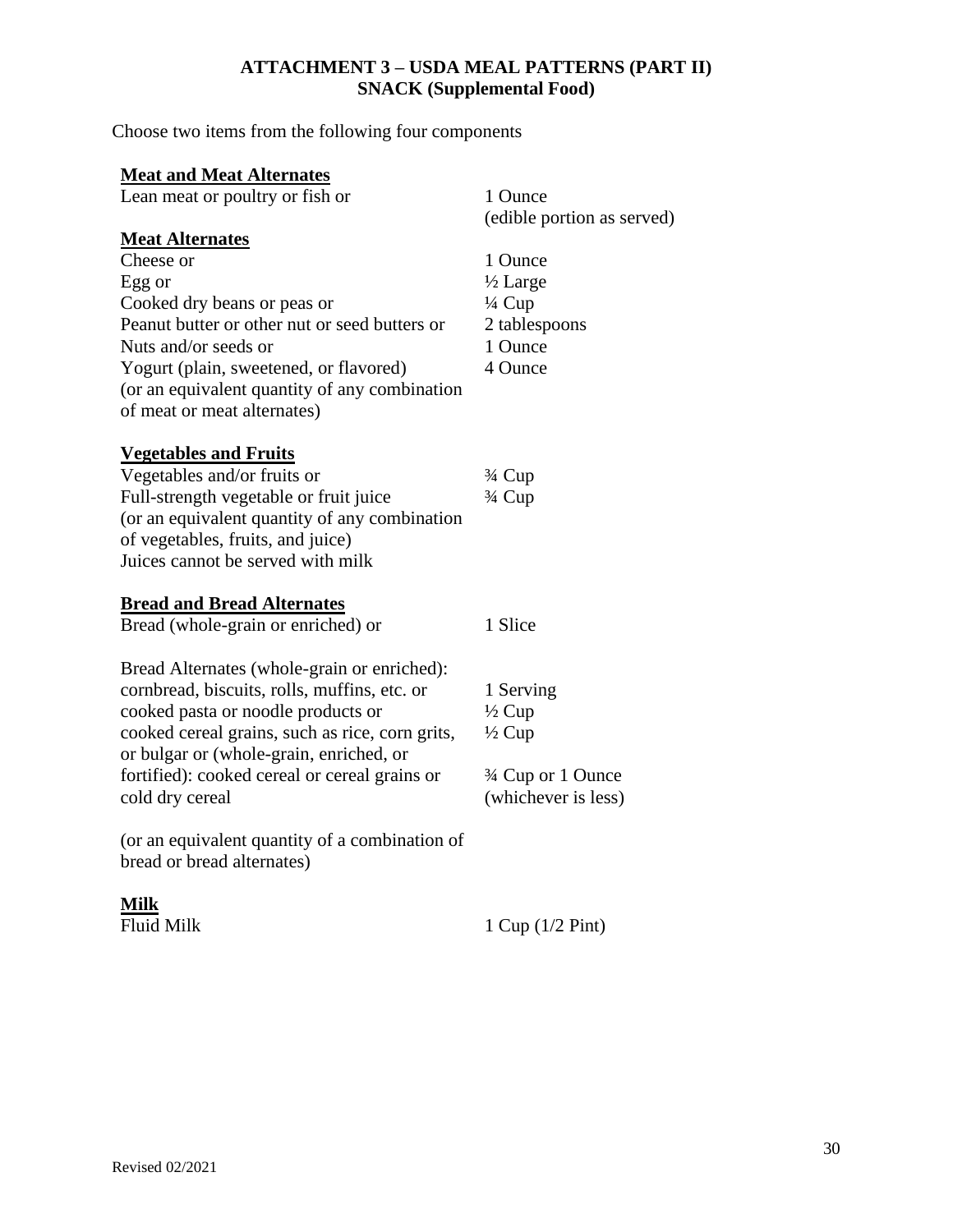#### **ATTACHMENT 3 – USDA MEAL PATTERNS (PART III) LUNCH OR SUPPER**

# **Milk**

| Milk<br><b>Fluid Milk</b>                                                                                                                                                                                                                                                                                                                                             | 1 Cup $(1/2$ Pint)                                                                          |
|-----------------------------------------------------------------------------------------------------------------------------------------------------------------------------------------------------------------------------------------------------------------------------------------------------------------------------------------------------------------------|---------------------------------------------------------------------------------------------|
| <b>Meat and Meat Alternates</b><br>Lean meat or poultry or fish or<br><b>Meat Alternates:</b>                                                                                                                                                                                                                                                                         | 2 Ounces<br>(edible portion as served)                                                      |
| Cheese or<br>Ounce egg or<br>Large cooked dry beans or peas or<br>Cup<br>Peanut butter or other nut or seed butters or<br>Nuts and/or seeds or<br>50% * yogurt (plain, sweetened, or flavored)<br>Cup (or an equivalent quantity of any<br>combination of meat or meat alternates)                                                                                    | 2 Ounces<br>2 Ounce<br>$\frac{1}{2}$ Ounce<br>4 Tablespoons<br>1 Ounce $=$<br>8 Ounce or 1  |
| <b>Vegetables and Fruits</b><br>Vegetables and/or fruits (2 or more selections<br>for a total of $\frac{3}{4}$ cups) or<br>cup full strength vegetable or fruit juice<br>(or an equivalent quantity of any combination<br>of vegetables, fruits, and juice)<br>Juice may not be counted to meet more than<br>$\frac{1}{2}$ of this requirement.                       | $\frac{3}{4}$ Cup<br>$\frac{3}{4}$ Cup                                                      |
| <b>Bread and Bread Alternates</b>                                                                                                                                                                                                                                                                                                                                     |                                                                                             |
| Bread (whole-grain or enriched) or                                                                                                                                                                                                                                                                                                                                    | 1 Slice                                                                                     |
| Bread Alternates (whole-grain or enriched):<br>Cornbread, biscuits, rolls, muffins, etc. or<br>serving cooked pasta or noodle products or<br>cup cooked cereal grains, such as rice, corn<br>grits, or bulgur or cup (whole-grain, enriched,<br>or fortified): cooked cereal or cereal grains or<br>cold dry cereal<br>(or an equivalent quantity of a combination of | 1 Slice<br>$\frac{1}{2}$ Cup<br>$\frac{1}{2}$ Cup<br>3/4 Cup or 1 Ounce (whichever is less) |

bread or bread alternates **\***No more than ½ of the requirement shall be met with nuts or seeds. Nuts or seeds shall be combined with another meat/meal alternate to fulfill the requirement.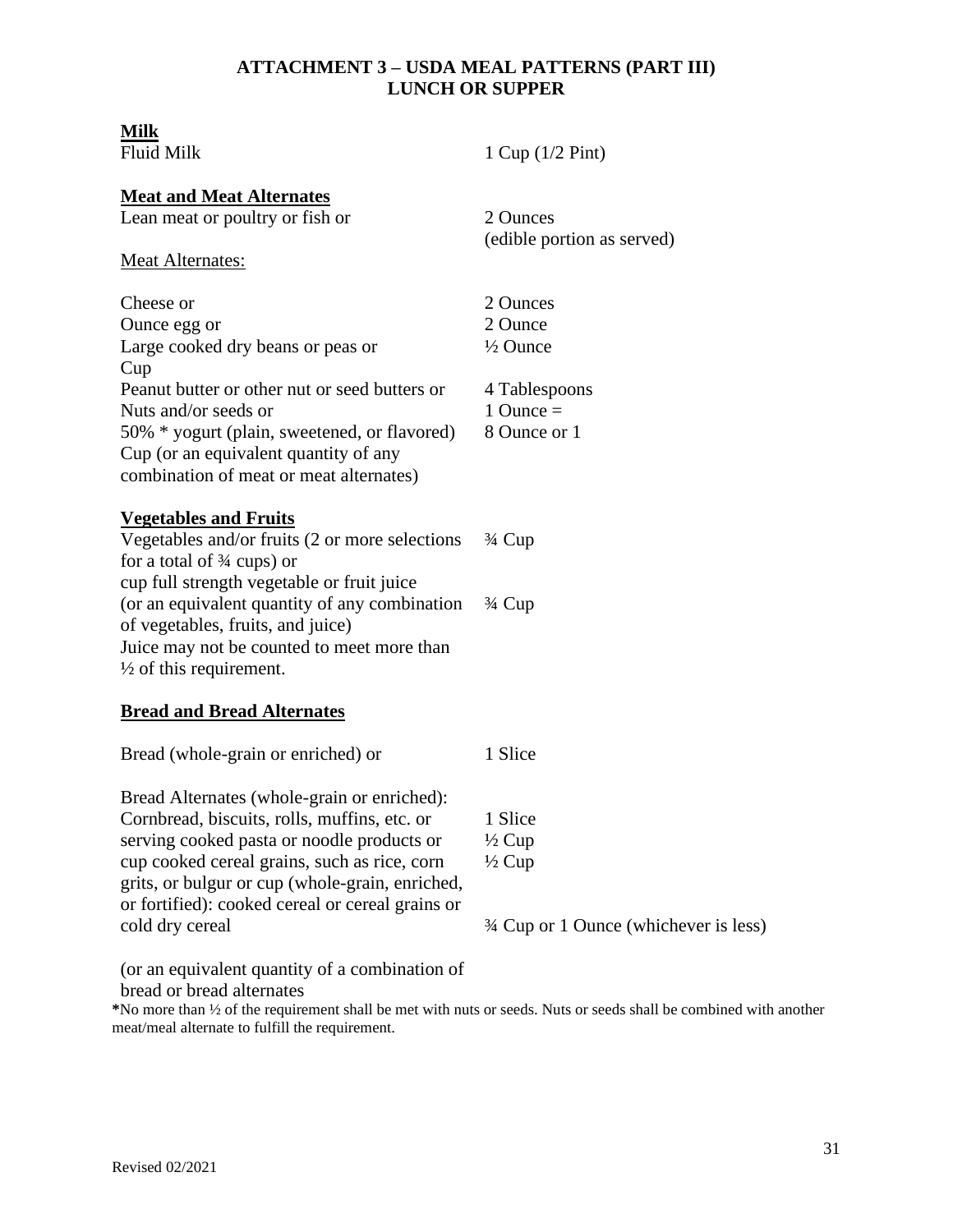# **ATTACHMENT 3 – USDA MEAL PATTERNS (PART III - CONTINUED)**

**NOTE:** The serving sizes of food specified in the meal patterns are minimum amounts. If the administering agency approved the sponsor to serve smaller portion sizes to children under 6 years, the sponsor must meet the meal patterns specified in the Child and Adult Care Food Program (CACFP) regulations. You can obtain copies of these regulations from your State Agency. Children over 6 years old may be served larger portions, but not less than the minimum requirements specified in the Summer Food Service Program (SFSP) regulations. Remember that you do not receive reimbursement for meals that do not meet the minimum Program requirements.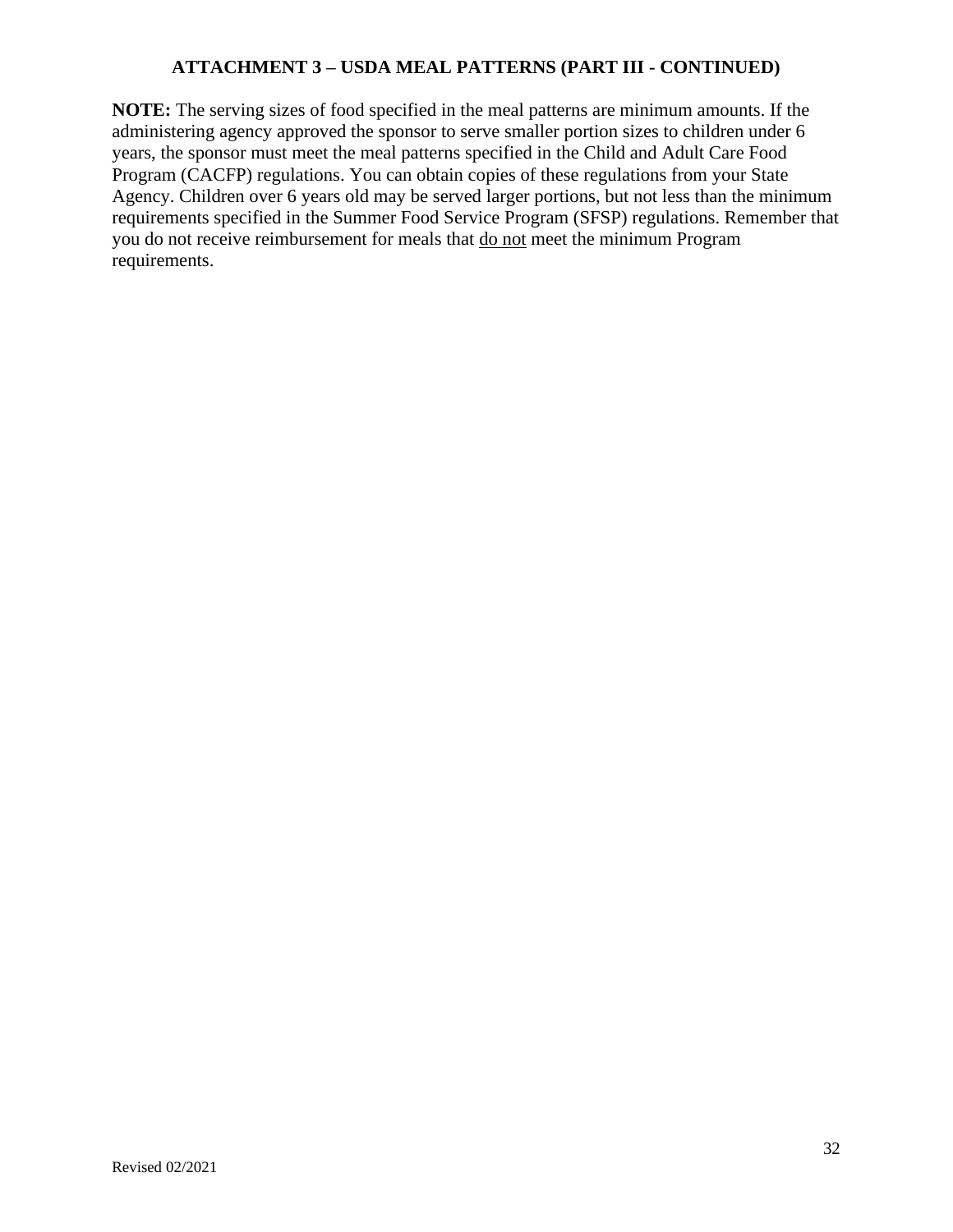#### **ATTACHMENT 4 Contracting Institution Contract Checklist Review**

- $\Box$  Review SECTION B General Instructions to Bidders
- $\Box$  Page 4 #7, Bid Bond Requirement Insert Bid Bond Percentage
- □ Page 5- #8, Performance Bond Requirements Insert Performance Bond Percentage
- $\Box$  Page 7- #26, Select how contract will be awarded
- $\Box$  Page 8- Complete contract term and select applicable price adjustment
- $\Box$  SECTION C Bidder and Contracting Institution Information
- □ Page 9 Complete Parts A and B
- $\Box$  Page 10 1<sup>st</sup> Paragraph, Circle if meals with be furnished with or without milk
- $\Box$  Page 11 Fill in the blanks under Meal Orders
- $\Box$  Page 14 Complete Bid Sheet Columns B and C
- $\Box$  Page 15 Complete Signature (AFTER BID ACCEPTANCE)
- $\Box$  SECTION D General Terms and Conditions
- $\Box$  Page 16 Fill in the blank under C. Delivery Requirements
- $\Box$  Page 17 Fill in the blank under Method of Payment
- $\Box$  Page 17 Fill in the blank under Performance Bond Requirement
- $\Box$  Page 19 Fill in the blanks under Emergencies
- $\Box$  Page 20 Check if your organization does or does not have any miscellaneous circumstances
- $\Box$  SECTION E General USDA Provisions
- $\Box$  Page 21- Check whether each provision applies to the contract
- $\Box$  Page 22 List any miscellaneous circumstances (if any)
- □ Complete Standard Codes of Conduct Certification Mandatory Form B
- $\Box$  Complete Certificate of Independent Price Determination Mandatory Form C
- $\Box$  Complete Schedule A Site Information List
- $\Box$  Page 29 Attach Menu (if applicable)